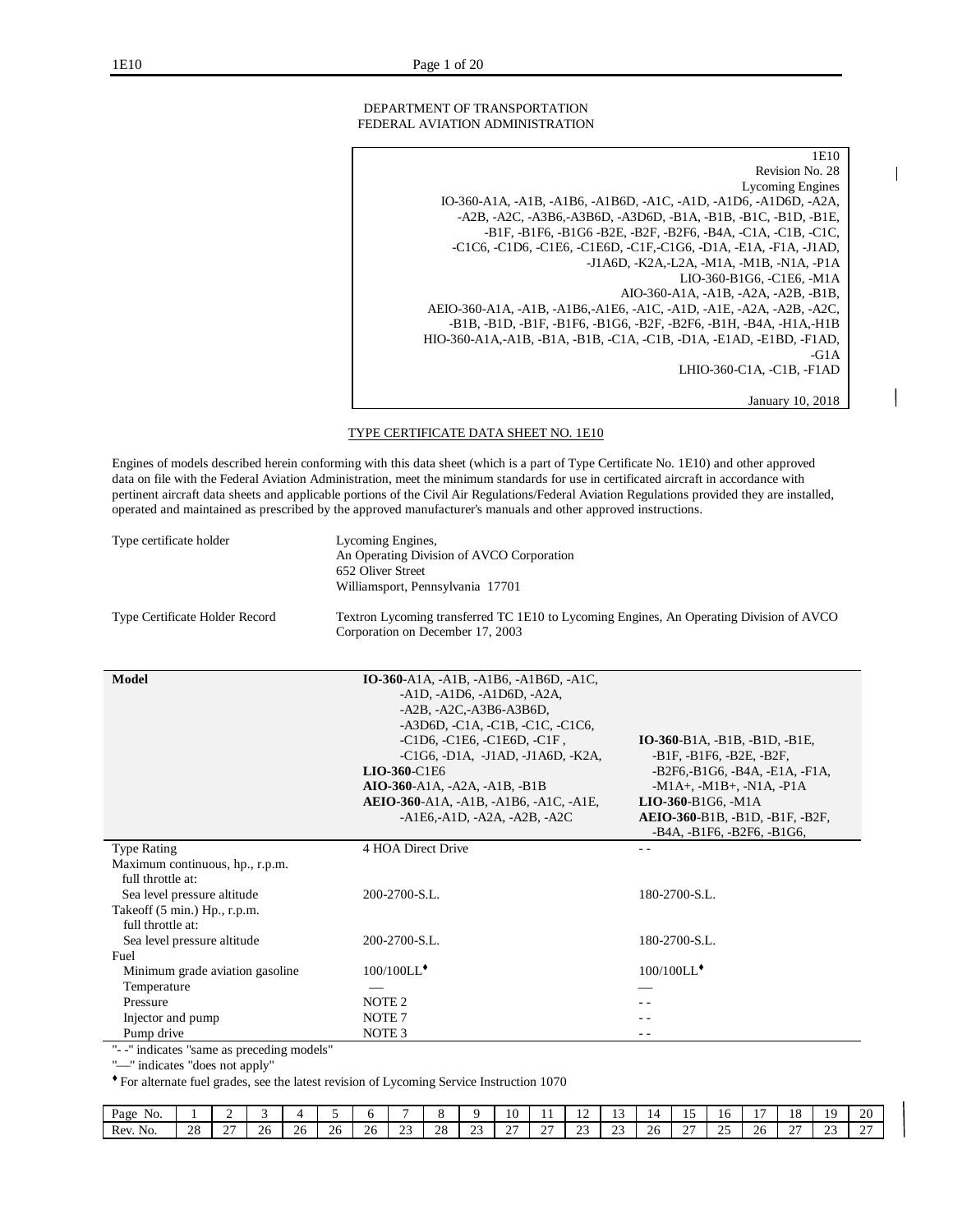| Model<br>(cont'd)                       | IO-360-A1A, -A1B, -A1B6, -A1B6D, -A1C,           |                                      |
|-----------------------------------------|--------------------------------------------------|--------------------------------------|
|                                         | $-A1D, -A1D6, -A1D6D, -A2A,$                     |                                      |
|                                         | -A2B, -A2C, -A3B6,-A3B6D,                        |                                      |
|                                         | $-A3D6D, -C1A, -C1B, -C1C, -C1C6,$               | IO-360-B1A, -B1B, -B1D, -B1E,        |
|                                         | -C1D6, -C1E6, -C1E6D, -C1F,                      | -B1F, -B1F6, -B2E, -B2F,             |
|                                         | $-C1G6$ , $-D1A$ , $-J1AD$ , $-J1A6D$ , $-I1A6D$ | -B2F6, -B1G6, -B4A, -E1A, -F1A,      |
|                                         | K2A                                              | $-M1A+, -M1B+, -N1A*, -P1A*$         |
|                                         | LIO-360-C1E6                                     | LIO-360-B1G6•, -M1A                  |
|                                         | AIO-360-A1A, -A2A, -A1B, -B1B                    | AEIO-360-B1B, -B1D, -B1F,            |
|                                         | AEIO-360-A1A, -A1B, -A1B6, -A1C, -A1E,           | -B2F, -B4A, -B1F6, -B2F6,            |
|                                         | $-A1E6, -A1D, -A2A, -A2B, -A2C$                  | $-B1G6,$                             |
| Oil, Lubrication                        |                                                  |                                      |
| (Lubricants should conform to the       |                                                  |                                      |
| specification as listed or to           | Lycoming Spec. No. 301 and Service               |                                      |
| subsequent revisions thereto)           | Instruction 1014                                 |                                      |
| Temperature                             | NOTE <sub>1</sub>                                |                                      |
| Pressure                                | NOTE <sub>2</sub>                                |                                      |
| Sump capacity, qt.                      | 8                                                |                                      |
| (Except AIO series)                     | AIO series - Dry Sump                            |                                      |
| Usable oil qt, (Except AEIO series)     | 6                                                | $\overline{\phantom{a}}$             |
| <b>Engine Position</b>                  | NOTE <sub>14</sub>                               | - -                                  |
| Usable oil qt., (AEIO series)           | 4                                                | $-$                                  |
| Ignition, dual                          |                                                  |                                      |
| Magnetos                                | NOTE <sub>7</sub>                                | $ -$                                 |
| Timing °BTC                             | $25*$                                            | 25                                   |
| Spark plugs                             | NOTE <sub>4</sub>                                | $ -$                                 |
| Bore and stroke, in.                    | 5.125 x 4.375                                    |                                      |
| Displacement, cu. in.                   | 361                                              | $ -$                                 |
| <b>Compression Ratio</b>                | 8.7:1                                            | 8.5:1                                |
| Turbocharger                            | NOTE <sub>9</sub>                                | $ -$                                 |
| Weight (dry) lb.                        | NOTE <sub>7</sub>                                | $ -$                                 |
| C.G. Location (dry with starter         |                                                  |                                      |
| and generator installed)                | NOTE <sub>7</sub>                                |                                      |
| Propeller shaft, SAE No. AS-127         | Flange, Type 2 Modified                          |                                      |
| <b>Crankshaft Dampers and Balancers</b> | NOTE <sub>12</sub>                               |                                      |
| <b>NOTES</b>                            | 1,2,3,4,5,7,8,9,10,11,12,16,17                   | 1, 2, 3, 4, 5, 7, 10, 11, 12, 16, 17 |
|                                         |                                                  |                                      |

"-" indicates "does not apply"

+ (L)IO-360-M1A and M1B have an alternate rating of 160 BHP at 2400RPM

\* All models except IO-360-A1B6D and -A3B6D have optional timing of 20°BTC

• See Note 17 for these engine models.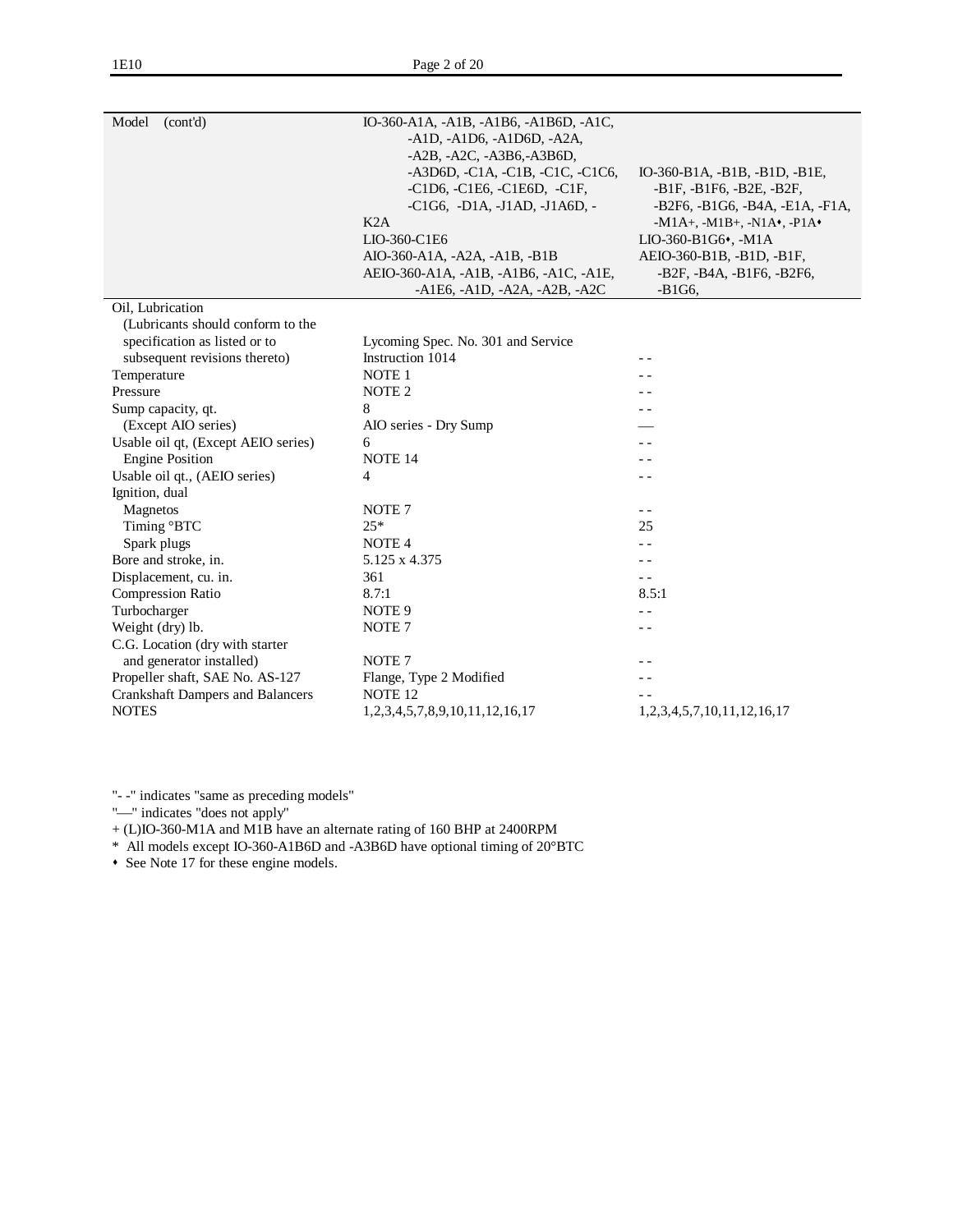| Model                                   | IO-360-B1C                         | IO-360-L2A $*$           |
|-----------------------------------------|------------------------------------|--------------------------|
| <b>Type Rating</b>                      | 4 HOA Direct Drive                 |                          |
| Maximum continuous, hp., r.p.m.         |                                    |                          |
| full throttle at:                       |                                    |                          |
| Sea level pressure altitude             | 177-2700-S.L.                      | 160-2400-S.L.            |
| Takeoff (5 min.) Hp., r.p.m.            |                                    |                          |
| full throttle at:                       |                                    |                          |
| Sea level pressure altitude             | 177-2700-S.L                       | 160-2400-S.L             |
| Fuel                                    |                                    |                          |
| Minimum grade aviation gasoline         | 100/100LL*                         | $ -$                     |
| Temperature                             |                                    |                          |
| Pressure                                | NOTE <sub>2</sub>                  |                          |
| Injector and pump                       | NOTE <sub>7</sub>                  |                          |
| Pump drive                              | NOTE <sub>3</sub>                  | - -                      |
| Oil, Lubrication                        |                                    |                          |
| (Lubricants should conform to the       |                                    |                          |
| specification as listed or to           | Lycoming Spec. No. 301 and Service |                          |
| subsequent revisions thereto)           | Instruction 1014                   |                          |
| Temperature                             | NOTE <sub>1</sub>                  | $\overline{\phantom{a}}$ |
| Pressure                                | NOTE <sub>2</sub>                  |                          |
| Sump capacity, qt.                      | 8                                  | - -                      |
| (Except AIO series)                     |                                    |                          |
| Usable oil qt, (Except AEIO series)     | 6                                  | $\overline{\phantom{a}}$ |
| <b>Engine Position</b>                  | NOTE <sub>14</sub>                 | - -                      |
| Usable oil qt., (AEIO series)           |                                    |                          |
| Ignition, dual                          |                                    |                          |
| Magnetos                                | NOTE <sub>7</sub>                  |                          |
| Timing °BTC                             | 25                                 |                          |
| Spark plugs                             | NOTE <sub>4</sub>                  |                          |
| Bore and stroke, in.                    | 5.125 x 4.375                      |                          |
| Displacement, cu. in.                   | 361                                |                          |
| <b>Compression Ratio</b>                | 8.5:1                              | - -                      |
| Turbocharger                            |                                    |                          |
| Weight (dry) lb.                        | NOTE <sub>7</sub>                  | $ -$                     |
| C.G. Location (dry with starter         |                                    |                          |
| and generator installed)                | NOTE <sub>7</sub>                  |                          |
| Propeller shaft, SAE No. AS-127         | Flange, Type 2 Modified            |                          |
| <b>Crankshaft Dampers and Balancers</b> | NOTE <sub>12</sub>                 |                          |
| <b>NOTES</b>                            | 1,2,3,4,5,7,10,11,16,17            | $ -$                     |

"-" indicates "does not apply"

\* This engine has an alternate rating of 180 HP @ 2700 RPM (see Note 17)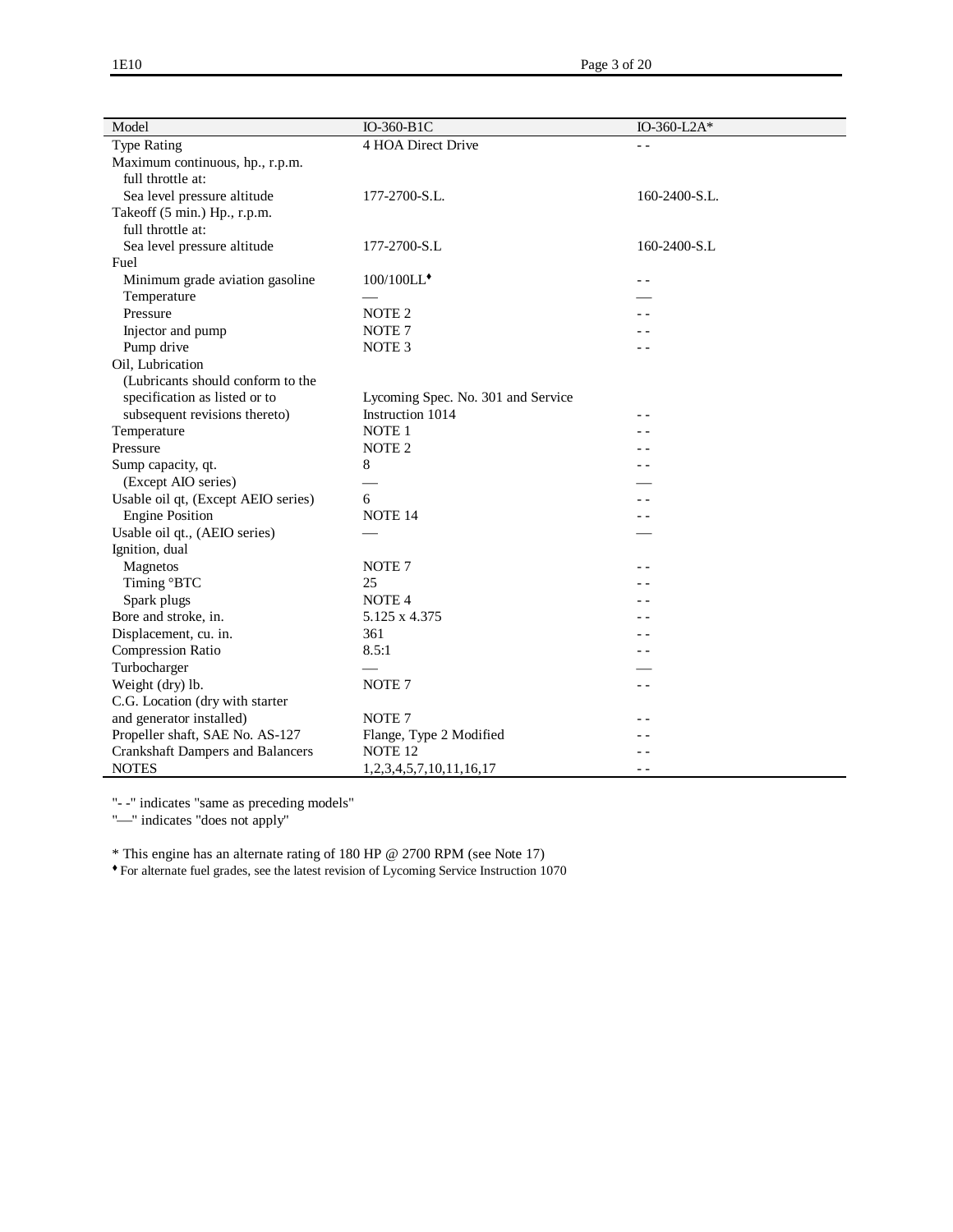| Model                                   | AEIO-360-H1A,-H1B,-B1H     |
|-----------------------------------------|----------------------------|
| <b>Type Rating</b>                      | 4 HOA Direct Drive         |
| Maximum continuous, hp., r.p.m.         |                            |
| full throttle at:                       |                            |
| Sea level pressure altitude             | 180-2700-S.L.              |
| Takeoff (5 min.) Hp., r.p.m.            |                            |
| full throttle at:                       |                            |
| Sea level pressure altitude             | 180-2700-S.L.              |
| Fuel                                    |                            |
| Minimum grade aviation gasoline         | 100/100LL <sup>+</sup>     |
| Temperature                             |                            |
| Pressure                                | NOTE <sub>2</sub>          |
| Injector and pump                       | NOTE <sub>7</sub>          |
| Pump drive                              | NOTE <sub>3</sub>          |
| Oil, Lubrication                        |                            |
| (Lubricants should conform to the       |                            |
| specification as listed or to           | Lycoming Spec. No. 301 and |
| subsequent revisions thereto)           | Service Instruction 1014   |
| Temperature                             | NOTE <sub>1</sub>          |
| Pressure                                | NOTE <sub>2</sub>          |
| Sump capacity, qt.                      | 8                          |
| (Except AIO series)                     |                            |
| Usable oil qt, (Except AEIO series)     | 6                          |
| <b>Engine Position</b>                  | NOTE <sub>14</sub>         |
| Usable oil qt., (AEIO series)           | $\overline{4}$             |
| Ignition, dual                          |                            |
| Magnetos                                | NOTE <sub>7</sub>          |
| Timing °BTC                             | 25                         |
| Spark plugs                             | NOTE <sub>4</sub>          |
| Bore and stroke, in.                    | 5.125 x 4.375              |
| Displacement, cu. in.                   | 361                        |
| <b>Compression Ratio</b>                | 8.5:1                      |
| Turbocharger                            |                            |
| Weight (dry) lb.                        | NOTE <sub>7</sub>          |
| C.G. Location (dry with starter         |                            |
| and generator installed)                | NOTE <sub>7</sub>          |
| Propeller shaft, SAE No. AS-127         | Flanged, Type 2 Modified   |
| <b>Crankshaft Dampers and Balancers</b> | None                       |
| <b>NOTES</b>                            | 1,2,3,4,5,7,8,10,17        |

"-" indicates "does not apply"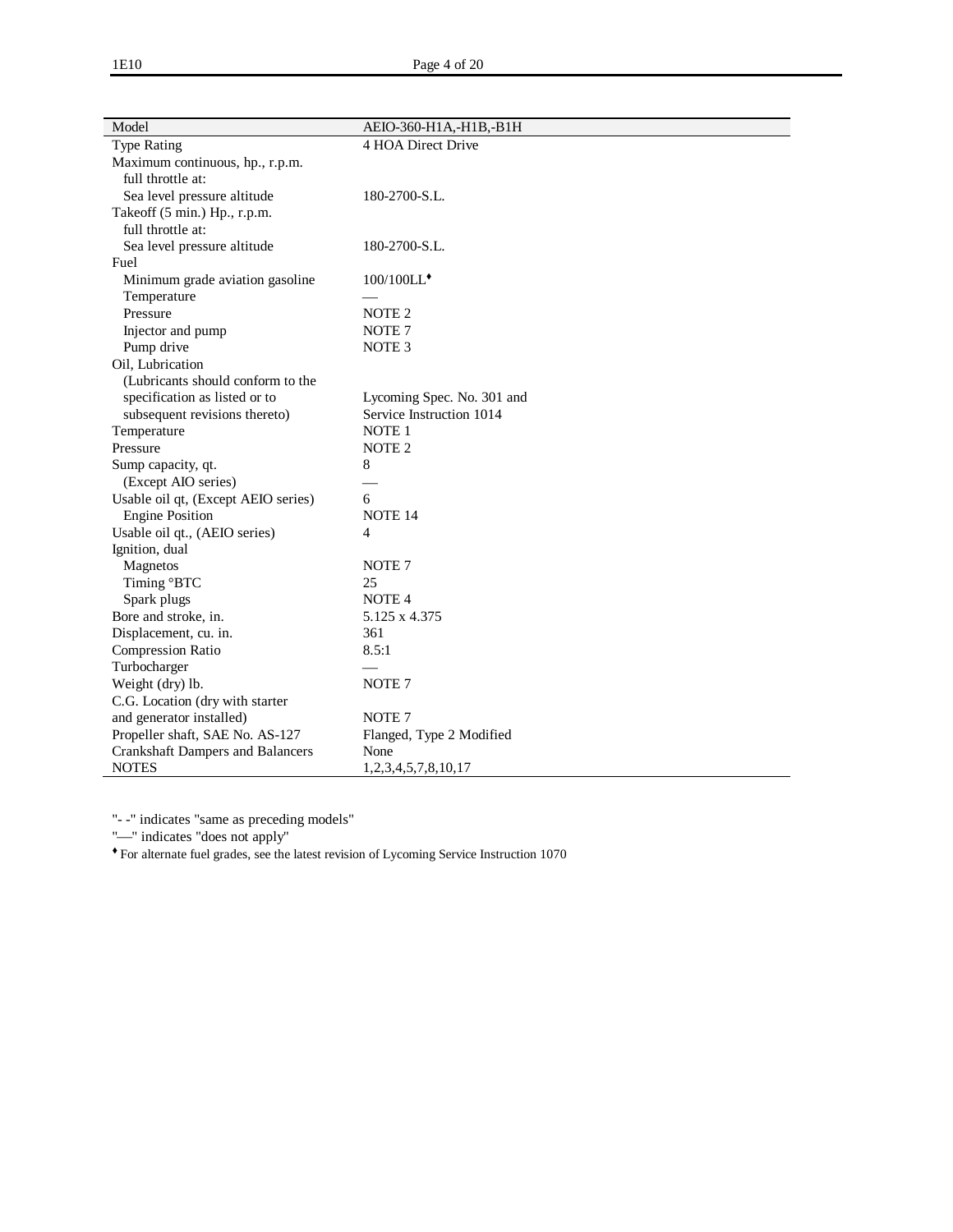| Model                                                | HIO-360-A1A,-A1B                        | HIO-360-B1A, -B1B | HIO-360-C1A, -C1B,       |
|------------------------------------------------------|-----------------------------------------|-------------------|--------------------------|
|                                                      |                                         |                   | LHIO-360-C1A, -C1B       |
| Type - 4 HOA Direct Drive                            |                                         |                   | $ -$                     |
| Rating                                               |                                         |                   |                          |
| Maximum continuous, hp., r.p.m.<br>full throttle at: |                                         |                   |                          |
| Sea level pressure altitude                          | 180-2900-S.L. to 3900                   | 180-2900S.L.      | 205-2900-S.L.            |
| Takeoff (5 min.) Hp., r.p.m.                         |                                         |                   |                          |
| full throttle at:                                    |                                         |                   |                          |
| Sea level pressure altitude                          | 180-2900-S.L. to 3900                   | 180-2900-S.L.     | 205-2900-S.L.            |
| Fuel                                                 |                                         |                   |                          |
| Minimum grade aviation gasoline                      | 100/100LL*                              | $ -$              | $ -$                     |
| Temperature                                          |                                         |                   |                          |
| Pressure                                             | NOTE <sub>2</sub>                       |                   | $ -$                     |
| Injector and pump                                    | NOTE <sub>7</sub>                       |                   |                          |
| Pump drive                                           | NOTE <sub>3</sub>                       | $ -$              | $ -$                     |
| Oil, Lubrication                                     |                                         |                   |                          |
| (Lubricants should conform to the                    | Lycoming Spec. No. 301 and              |                   |                          |
| specification as listed or to                        | Service Instruction 1014                |                   |                          |
| subsequent revisions thereto)                        |                                         | - -               | $ -$                     |
| Temperature                                          | NOTE 1                                  | $ -$              |                          |
| Pressure                                             | NOTE <sub>2</sub>                       | $ -$              | $ -$                     |
| Sump capacity, qt.                                   | 8                                       | $ -$              | $ -$                     |
| (Except AIO series)                                  |                                         |                   |                          |
| Usable oil qt.                                       | 6                                       | $\overline{a}$    | $\overline{\phantom{0}}$ |
| <b>Engine Position</b>                               |                                         |                   |                          |
| 30° nose up or down                                  | NOTE 14                                 | $ -$              | $ -$                     |
| Ignition, dual                                       |                                         |                   |                          |
| Magnetos                                             | NOTE <sub>7</sub>                       | $ -$              | $ -$                     |
| Timing °BTC                                          | 25                                      | $ -$              | - -*                     |
| Spark plugs                                          | NOTE <sub>4</sub>                       | $\overline{a}$    | $\overline{\phantom{0}}$ |
| Compression                                          |                                         |                   |                          |
| Bore and stroke, in.                                 | 5.125 x 4.375                           | $ -$              | $\overline{\phantom{0}}$ |
| Displacement, cu. in.                                | 361                                     | $ -$              | $ -$                     |
| Ratio                                                | 8.7:1                                   | 8.5:1             | 8.7:1                    |
| Turbocharger                                         |                                         |                   |                          |
| Weight (dry) lb.                                     | NOTE <sub>7</sub>                       | $ -$              | $ -$                     |
| C.G. Location (dry with starter                      |                                         |                   |                          |
| and generator installed)                             | NOTE <sub>7</sub>                       | $ -$              | $\overline{\phantom{0}}$ |
| Propeller shaft, SAE No. AS-127                      | Flange, Type 2 Modified                 | $ -$              |                          |
| <b>Crankshaft Dampers and Balancers</b>              | NOTE <sub>12</sub>                      | $ -$              |                          |
| <b>NOTES</b>                                         | 1, 2, 3, 4, 6, 7, 8, 10, 11, 12, 14, 17 | $- -$             | $ -$                     |

"-" indicates "does not apply"

\* These models have an optional timing of 20°BTC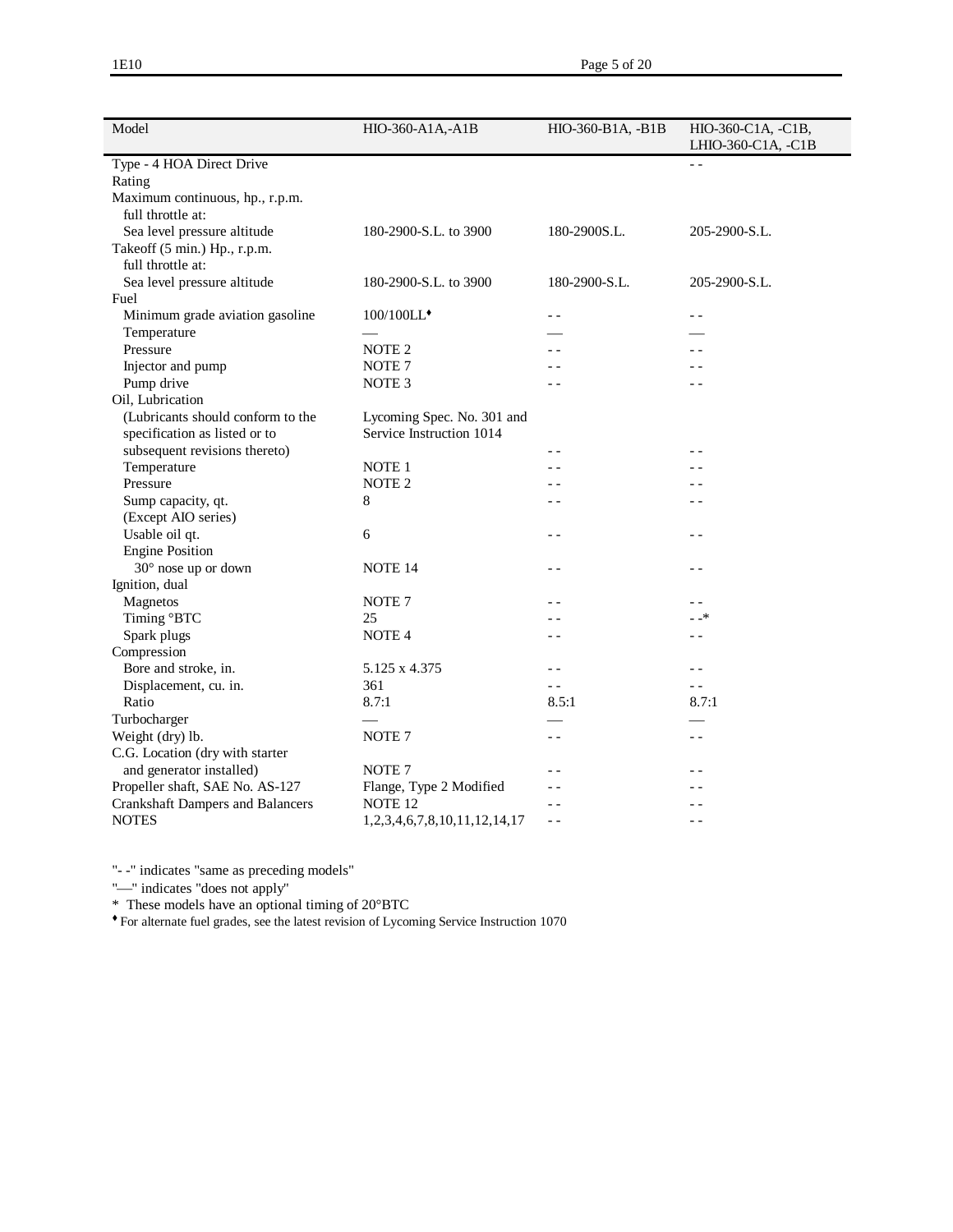| Model                                   | <b>HIO-360-D1A</b>            | $HIO-360-E1AD**$ ,<br>$E1BD**$      | <b>HIO-360-F1AD</b><br>LHIO-360-<br>F <sub>1</sub> AD | <b>HIO-360-G1A</b>           |
|-----------------------------------------|-------------------------------|-------------------------------------|-------------------------------------------------------|------------------------------|
| Type - 4 HOA Direct Drive               |                               |                                     |                                                       |                              |
| Rating                                  |                               |                                     |                                                       |                              |
| Maximum continuous, hp., r.p.m.         |                               |                                     |                                                       |                              |
| full throttle at:                       |                               |                                     |                                                       |                              |
| Sea level pressure altitude             | 190-3200-S.L.                 | 190-2900-S.L.                       | 190 3050                                              | 180-2700-S.L.                |
| Takeoff (5 min.) Hp., r.p.m.            |                               |                                     |                                                       |                              |
| full throttle at:                       |                               |                                     |                                                       |                              |
| Sea level pressure altitude             | 190-3200-S.L.                 | 190-2900-S.L.                       | 190-3050                                              | 180-2700-S.L.                |
| Fuel                                    |                               |                                     |                                                       |                              |
| Minimum grade aviation gasoline         | 100/100LL*                    | $\overline{a}$                      | $\overline{a}$                                        | 91/96                        |
| Temperature                             |                               |                                     |                                                       |                              |
| Pressure                                | NOTE <sub>2</sub>             | $\overline{a}$                      | $\overline{a}$                                        | $\overline{a}$               |
| Injector and pump                       | NOTE <sub>7</sub>             | $ -$                                |                                                       |                              |
| Pump drive                              | NOTE <sub>3</sub>             | $ -$                                | $-$                                                   | $ -$                         |
| Oil, Lubrication                        |                               |                                     |                                                       |                              |
| (Lubricants should conform to the       | Lycoming Spec. No.            |                                     |                                                       |                              |
| specification as listed or to           | 301 and Service               | $ -$                                | $ -$                                                  | $-$                          |
| subsequent revisions thereto)           | Instruction 1014              |                                     |                                                       |                              |
| Temperature                             | NOTE <sub>1</sub>             | $\overline{a}$                      | $-$                                                   | $\overline{a}$               |
| Pressure                                | NOTE <sub>2</sub>             | $ -$                                | $ -$                                                  | $ -$                         |
| Sump capacity, qt.                      | 8                             | $\overline{a}$                      | $\overline{a}$                                        | $ -$                         |
| (Except AIO series)                     |                               |                                     |                                                       |                              |
| Usable oil qt.                          | 6                             | $ -$                                | $ -$                                                  | 4                            |
| <b>Engine Position</b>                  |                               |                                     |                                                       |                              |
| 30° nose up or down                     | <b>NOTE 14</b>                | $ -$                                | $ -$                                                  | $- -$                        |
| Ignition, dual                          |                               |                                     |                                                       |                              |
| Magnetos                                | NOTE <sub>7</sub>             | $\overline{a}$                      | $\overline{a}$                                        | $ -$                         |
| Timing °BTC                             | 20                            | $ -$                                | $ -$                                                  | - -                          |
| Spark plugs                             | NOTE <sub>4</sub>             | $-$                                 | $ -$                                                  | $- -$                        |
| Compression                             |                               |                                     |                                                       |                              |
| Bore and stroke, in.                    | 5.125 x 4375                  | $\overline{a}$                      | $\overline{\phantom{a}}$                              | $ -$                         |
| Displacement, cu. in.                   | 361                           | $\sim$ $\sim$                       | $\overline{a}$                                        | $ -$                         |
| Ratio                                   | 10.0:1                        | 8.00:1                              | $ -$                                                  | $ -$                         |
| Turbocharger                            |                               | NOTE <sub>13</sub>                  | NOTE <sub>15</sub>                                    |                              |
| Weight (dry) lb.                        | NOTE <sub>7</sub>             | $ -$                                | $ -$                                                  | - -                          |
| C.G. Location (dry with starter         |                               |                                     |                                                       |                              |
| and generator installed)                | NOTE <sub>7</sub>             | $\overline{a}$                      | $\overline{\phantom{a}}$                              | $\overline{a}$               |
| Propeller shaft, SAE No. AS-127         | Flange, Type 2                | $ -$                                | $ -$                                                  | $ -$                         |
|                                         | Modified                      |                                     |                                                       |                              |
| <b>Crankshaft Dampers and Balancers</b> | NOTE <sub>12</sub>            | $ -$                                | $ -$                                                  | $ -$                         |
| <b>NOTES</b>                            | 1,2,3,4,6,7,8,10,11,<br>12,14 | 1,2,3,4,6,7,8,10,<br>11, 12, 13, 17 | 1,2,3,4,6,7,8,10,<br>11, 12, 13, 15, 17               | 1,2,3,4,6,7,8,<br>11, 12, 17 |

"-" indicates "does not apply"

\*\* See NOTE 13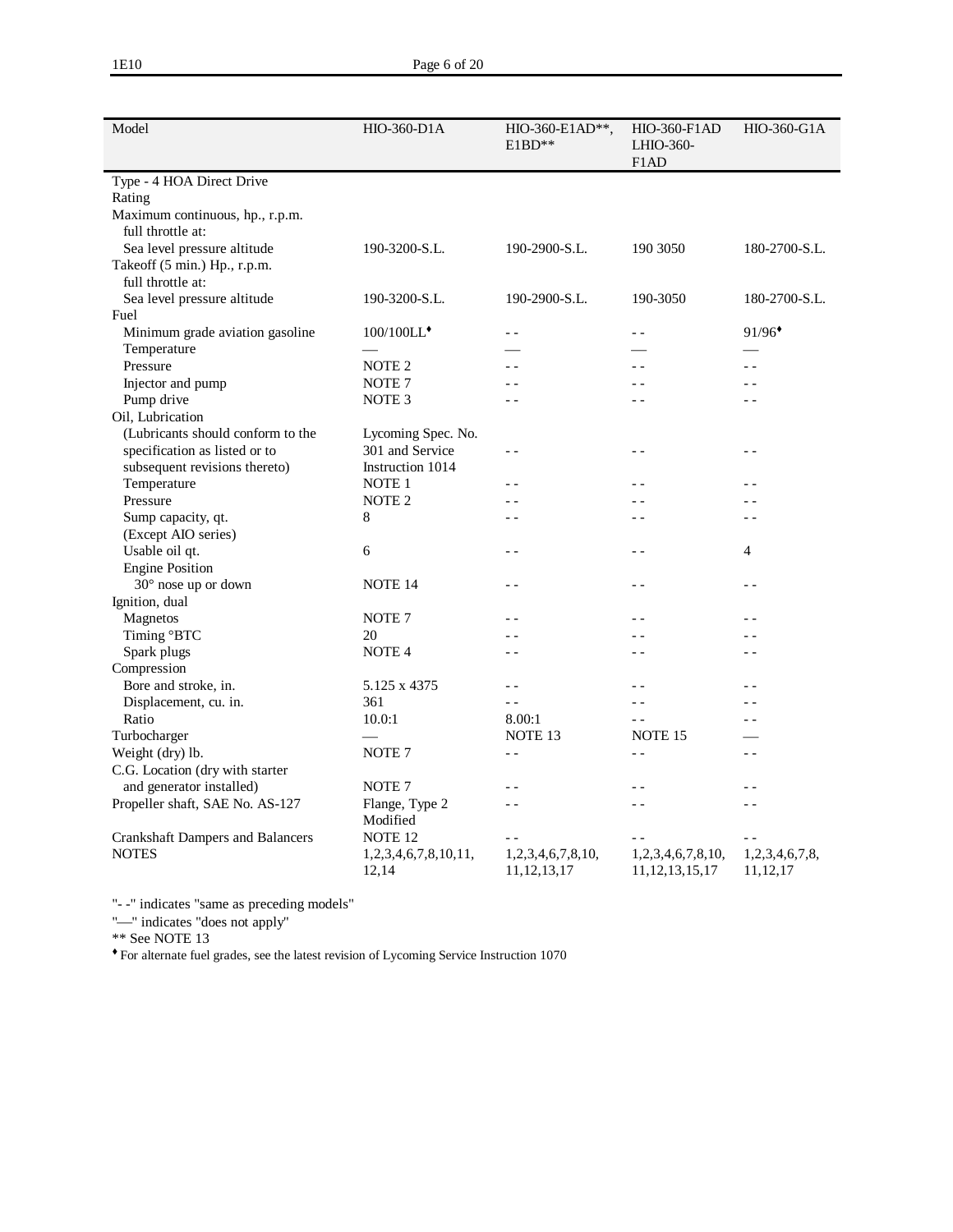Certification basis:<br>Regulations & Amendments

CAR 13 effective June 15, 1956, as amended by 13-1, 13-2, 13-3

|                                             |                     | Date Type Certificate   |
|---------------------------------------------|---------------------|-------------------------|
| Model                                       | Date of Application | No. 1E10 Issued/Revised |
| IO 360-B1A                                  | March 29, 1960      | September 30, 1960      |
| $IO-360-B1B$                                | October 11, 1961    | April 13, 1962          |
| $IO-360- A1A$                               | July 27, 1962       | July 19, 1963           |
| HIO-360-B1A, -B1B                           | July 19, 1963       | July 25, 1963           |
| <b>HIO-360-A1A</b>                          | November 1, 1963    | November 8, 1963        |
| IO-360-A2A                                  | November 20, 1963   | December 27, 1963       |
| $IO-360-ClA$                                | December 19, 1963   | January 2, 1964         |
| IO-360-B1C                                  | September 19, 1963  | March 5, 1964           |
| HIO-360-C1A                                 | March 23, 1964      | May 4, 1964             |
| $IO-360-B1D$                                | July 8, 1964        | August 12, 1964         |
| IO-360-A1B, -A2B                            | November 16, 1965   | November 24, 1965       |
| HIO-360-C1B                                 | February 11, 1966   | March 28, 1966          |
| $IO-360-ClB$                                | February 28, 1966   | March 28, 1966          |
| $IO-360-B1E$                                | March 18, 1966      | March 31, 1966          |
| IO 360-D1A                                  | April 22, 1966      | April 27, 1966          |
| IO 360-C1C                                  | December 14, 1966   | February 20, 1967       |
| IO-360-A1C, -A2C, -E1A                      | January 10, 1967    | January 25, 1967        |
| AIO-360-A1A                                 | February 7, 1967    | November 20, 1967       |
| IO-360-B1F                                  | August 11, 1967     | August 22, 1967         |
| AIO-360-A1B, -A2A, -A2B                     | November 13, 1967   | November 20, 1967       |
| IO-360-B2F                                  | January 5, 1968     | January 17, 1968        |
| IO-360-F1A                                  | January 23, 1968    | February 2, 1968        |
| AIO-360-B1B                                 | March 18, 1968      | March 26, 1968          |
| IO-360-B2F                                  | December 17, 1968   | January 7, 1969         |
| IO-360-B4A                                  | March 13, 1969      | March 20, 1969          |
| HIO-360-D1A                                 | May 29, 1969        | January 16, 1970        |
| LIO-360-C1E6                                | March 18, 1970      | April 9, 1970           |
| IO-360-A1D6                                 | March 25, 1970      | April 9, 1970           |
| IO-360-A1B6                                 | March 26, 1970      | April 9, 1970           |
| IO-360-C1D6                                 | September 15, 1970  | September 28, 1970      |
| IO 360-A1D                                  | January 10, 1972    | January 14, 1972        |
| IO-360-A1B6D                                | February 7, 1972    | February 14, 1972       |
| IO-360-C1F                                  | September 19, 1972  | October 4, 1972         |
| IO-360-B1F6, -B2F6                          | September 12, 1973  | September 21, 1973      |
| AEIO-360-A1A, -A2A, -A1B,                   | March 25, 1974      | April 8, 1974           |
| $-A2B$ , $-A1C$ , $-A2C$ , $-A1B6$ , $-A1D$ |                     |                         |
| AEIO-360-B1B, -B1D, -B1F, -B2F,             | April 5, 1974       | April 19, 1974          |
| -B1F6, -B2F6, -B4A                          |                     |                         |
| AEIO-360-B1G6                               | August 13, 1974     | August 22, 1974         |
| AEIO-360-H1A                                | August 26, 1974     | September 6, 1974       |
| LHIO-360-C1A, -C1B                          | December 18, 1974   | December 26, 1974       |
| IO-360-C1E6D                                | July 25, 1975       | August 4, 1974          |
| <b>HIO-360 E1AD</b>                         | July 3, 1975        | December 3, 1975        |
| IO-360 C1C6                                 | November 11, 1976   | November 16, 1976       |
| IO 360-A3B6D                                | July 14, 1977       | July 18, 1977           |
| <b>AEIO-360-A1E</b>                         | March 7, 1979       | March 21, 1979          |
| HIO-360-E1BD                                | May 29, 1979        | June 6, 1979            |
| <b>HIO-360 F1AD</b>                         | February 22, 1979   | June 27, 1979           |
| LHIO-360-F1AD                               | February 22, 1979   | June 27, 1979           |
| $IO-360-J1AD$                               | January 23, 1981    | February 24, 1981       |
| IO-360-J1A6D                                | May 11, 1981        | May 21, 1981            |
| IO-360-K2A                                  | October 14, 1983    | November 29, 1983       |
| IO-360-A1D6D                                | June 7, 1984        | June 26, 1984           |
| IO-360-A3D6D                                | November 1, 1985    | November 12, 1985       |
|                                             |                     |                         |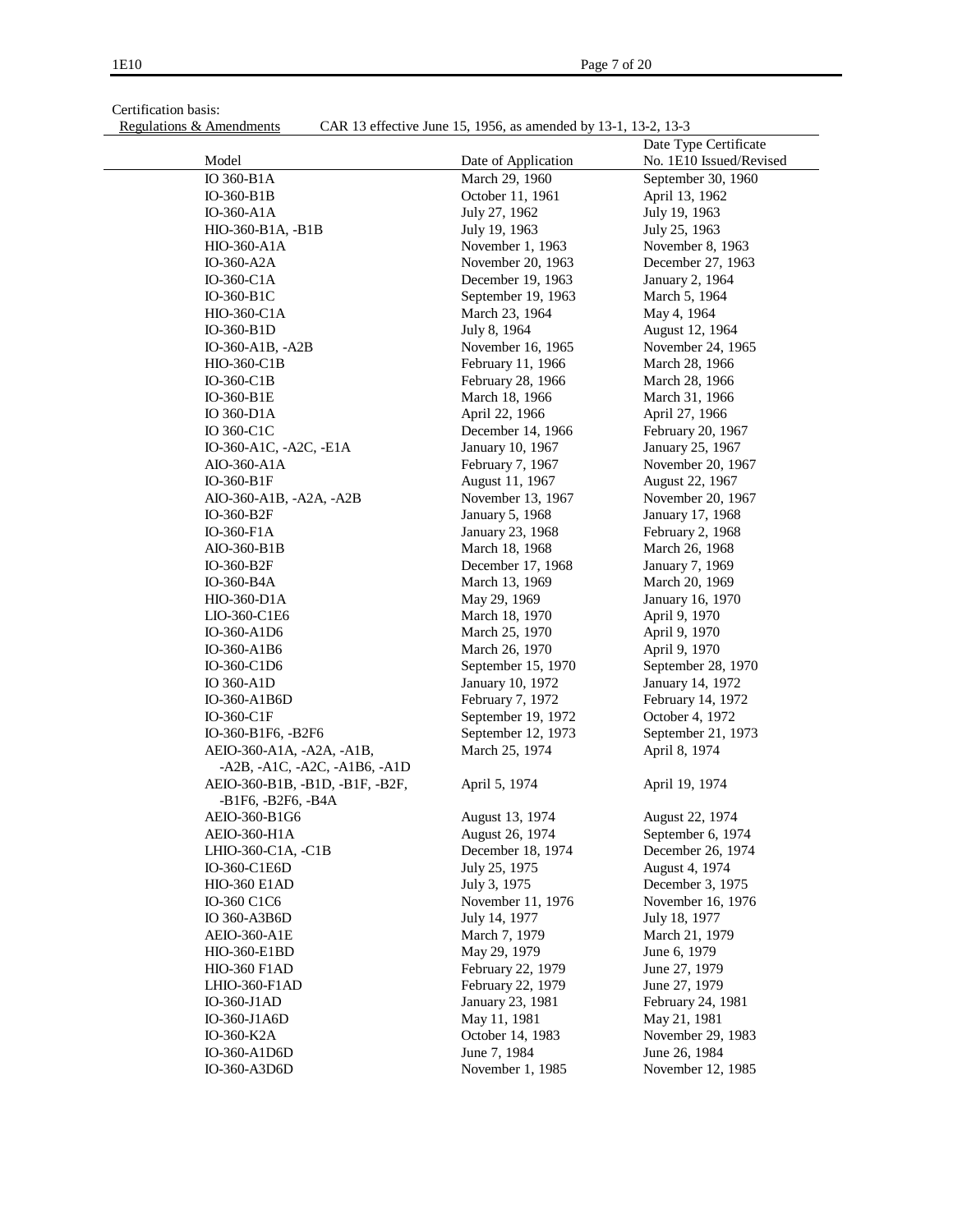| Certification basis: |  |  |
|----------------------|--|--|
| <b>P</b> 1.' 0       |  |  |

## Regulations & Amendments CAR 13 effective June 15, 1956, as amended by 13-1, 13-2, 13-3

| <u>Regulations &amp; Amendments</u>                                        |                                     | CAR 13 effective June 15, 1956, as amended by 13-1, 13-2, 13-3 |                                                                    |
|----------------------------------------------------------------------------|-------------------------------------|----------------------------------------------------------------|--------------------------------------------------------------------|
|                                                                            |                                     |                                                                | Date Type Certificate                                              |
| Model                                                                      |                                     | Date of Application                                            | No. 1E10 Issued/Revised                                            |
| IO 360-A3B6                                                                |                                     |                                                                | May 27, 1992                                                       |
| <b>HIO-360-A1B</b>                                                         |                                     | July 15, 1992                                                  | July 29, 1992                                                      |
| AEIO-360-A1E6                                                              |                                     | April 28, 1993                                                 | May 21, 1993                                                       |
| <b>AEIO-360-H1B</b>                                                        |                                     | September 11, 1995                                             | November 7, 1995                                                   |
| IO-360-L2A                                                                 |                                     | February 7, 1996                                               | March 19, 1996                                                     |
| IO-360-B1G6                                                                |                                     | October 17, 1996                                               | January 2, 1997                                                    |
| AEIO-360-B1H                                                               |                                     | May 16, 1997                                                   | October 20, 1998                                                   |
| IO-360-C1G6                                                                |                                     | October 31, 1997                                               | April 27, 1998                                                     |
| IO-360-M1A                                                                 |                                     | December 23, 1998                                              | May 11, 1999                                                       |
| <b>HIO-360-G1A</b>                                                         |                                     | May 10, 2002                                                   | June 18, 2002                                                      |
| IO-360-M1B                                                                 |                                     | January 31, 2002                                               | July 30, 2002                                                      |
| Regulations & Amendments                                                   |                                     |                                                                | FAR 33 effective February 1, 1965 As Amended by 33-1 through 33-20 |
|                                                                            |                                     |                                                                | Date Type Certificate                                              |
|                                                                            |                                     | Date of Application                                            | No. 1E10 Issued/Revised                                            |
|                                                                            | $LIO-360-M1A$                       | July 31, 2008                                                  | December 11, 2008                                                  |
| Regulations & Amendments                                                   | (except $33.8$ per CAR $13.16(c)$ ) |                                                                | FAR 33 effective February 1, 1965 As Amended by 33-1 through 33-34 |
|                                                                            |                                     |                                                                | Date Type Certificate                                              |
|                                                                            |                                     | Date of Application                                            | No. 1E10 Issued/Revised                                            |
|                                                                            | IO-360-N1A                          | August 7, 2014                                                 | February 25, 2016                                                  |
|                                                                            | $IO-360-PIA$                        | March 3, 2017                                                  | June 29, 2017                                                      |
|                                                                            | LIO-360-B1G6                        | March 13, 2017                                                 | September 1, 2017                                                  |
| Production basis:                                                          | Production Certificate No. 3        |                                                                |                                                                    |
| NOTE 1.<br>Maximum permissible temperatures:                               |                                     |                                                                |                                                                    |
| Cylinder Head                                                              |                                     |                                                                |                                                                    |
| (Well Type Thermocouple)                                                   | <b>Cylinder Base</b>                |                                                                | Oil Inlet                                                          |
| $500^{\circ} \mathrm{F}$                                                   |                                     | 325°F (See NOTE 10 for Exceptions)                             | 245°F (Except HIO-360-D1A, 260°)                                   |
|                                                                            |                                     |                                                                |                                                                    |
| NOTE 2.<br>Pressure limits:                                                |                                     |                                                                |                                                                    |
| Fuel:                                                                      |                                     | Inlet to Fuel Pump                                             | Inlet to Injector                                                  |
|                                                                            |                                     | Maximum with                                                   |                                                                    |
|                                                                            |                                     | Injector                                                       |                                                                    |
|                                                                            | Maximum<br>Minimum                  | <b>Idle Cutoff</b>                                             | Minimum Idle<br>Maximum<br>Minimum                                 |
| IO-360-A, $-C$ (except C1F);-J,-K                                          | 35 p.s.i.<br>$-2$ p.s.i.            | 55 p.s.i.                                                      |                                                                    |
| $\Lambda$ IO 360 $\Lambda$ - R $\cdot$ $\Lambda$ EIO 360 $\Lambda$ $\cdot$ |                                     |                                                                |                                                                    |

| AIO 360-A, -B: AEIO-360-A:<br>$LIO-360-C$                                                                                                                      |           |             |           |           |             |             |
|----------------------------------------------------------------------------------------------------------------------------------------------------------------|-----------|-------------|-----------|-----------|-------------|-------------|
| IO-360-B (except B1A, $-B1C$ );<br>$-D, -E, -L, -M, -N, -P;$<br>LIO-360-B1G6, -M1A;<br>AEIO-360-B, -H;<br>HIO-360 (all models except<br>$-E, -F$ ), LHIO-360-C | 35 p.s.i. | $-2$ p.s.i. |           |           |             |             |
| $IO-360-B1A$                                                                                                                                                   |           |             |           | 2 p.s.i.  | $-2$ p.s.i. |             |
| $IO-360-B1C$                                                                                                                                                   |           |             |           | 45 p.s.i. | 14 p.s.i.   |             |
| IO-360-C1F, $-F1A$ (See NOTE 9)                                                                                                                                | 45 p.s.i. | $-2$ p.s.i. | 55 p.s.i. | 45 p.s.i. | 14 p.s.i.   | $12$ p.s.i. |
| $HIO-360-E1AD, -E1BD, -F1AD$                                                                                                                                   | 55 p.s.i. | $-2$ p.s.i. |           | 55 p.s.i. | 27 p.s.i.   | $12$ p.s.i. |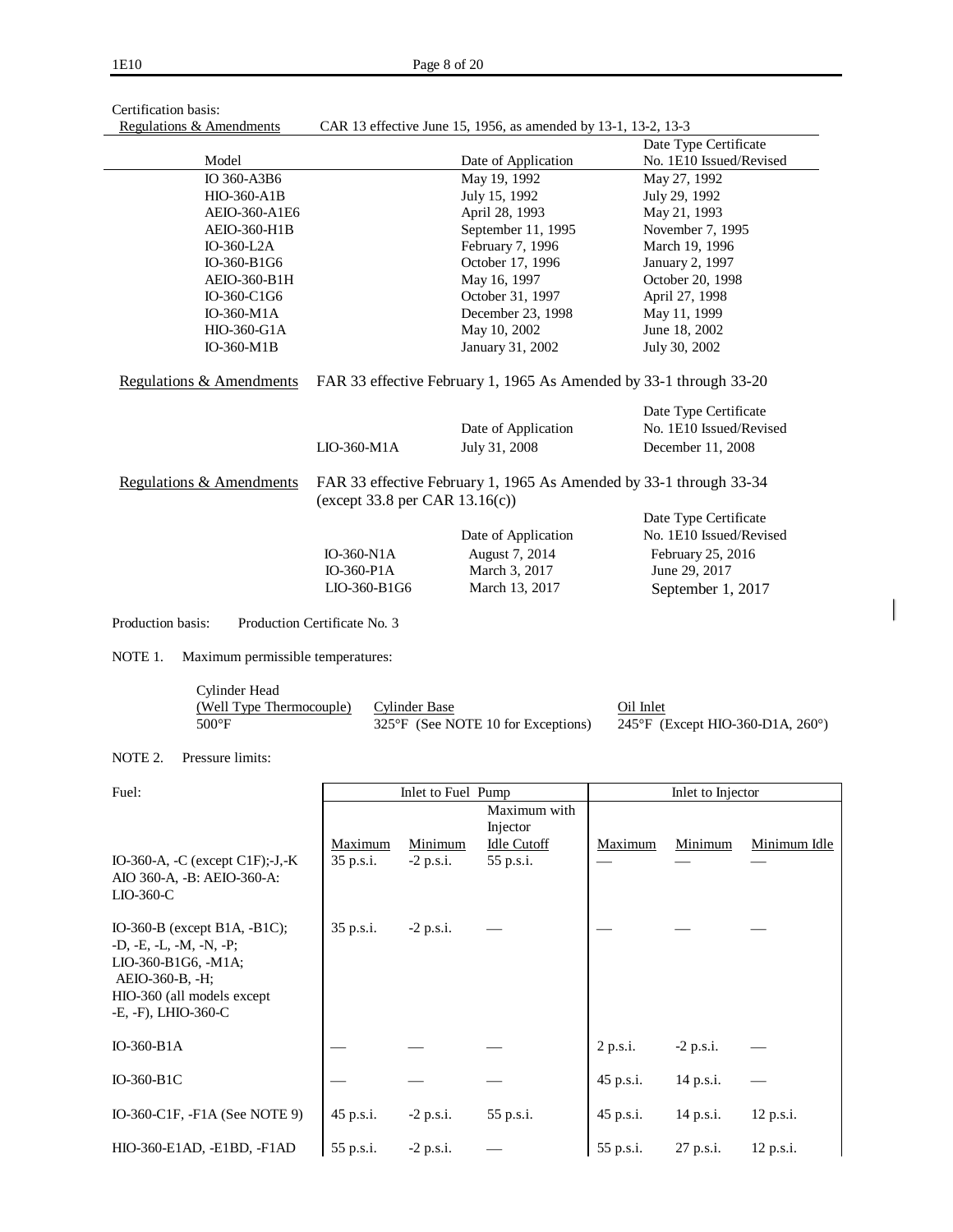| Boost Pump Outlet Limits to Injector: |              | Parallel Boosts | Series Boosts |           |  |  |
|---------------------------------------|--------------|-----------------|---------------|-----------|--|--|
|                                       | Maximum      | Minimum         | Maximum       | Minimum   |  |  |
| Zero fuel flow                        | 45 p.s.i.    |                 | 35 p.s.i.     |           |  |  |
| Maximum fuel flow                     |              | 14 p.s.i.       |               | 14 p.s.i. |  |  |
| Oil:                                  | Maximum      | Minimum         |               |           |  |  |
| Normal                                | 95 p.s.i.    | 55 p.s.i.       |               |           |  |  |
| Idle                                  |              | 25 p.s.i.       |               |           |  |  |
| Starting and warm-up                  | $115$ p.s.i. |                 |               |           |  |  |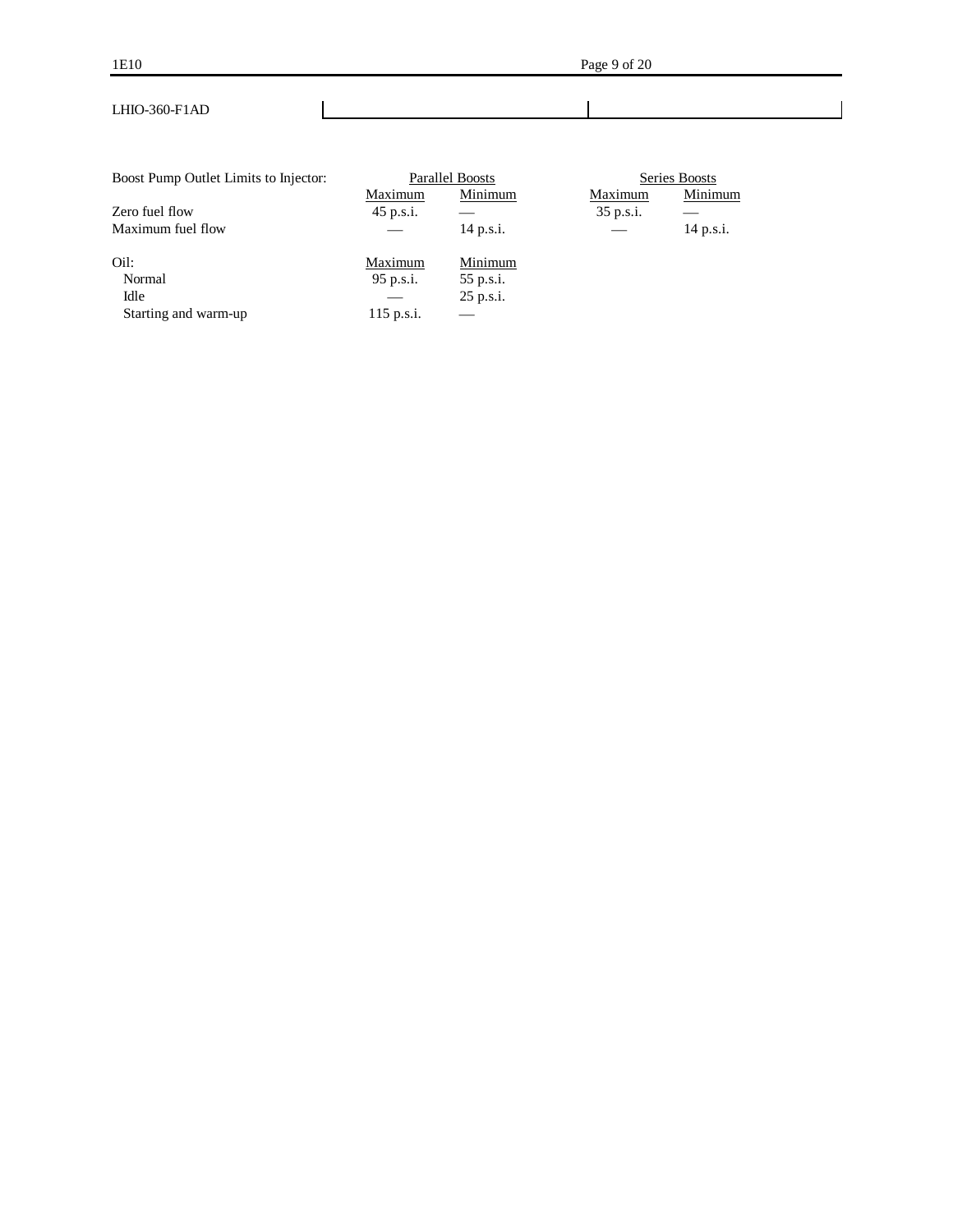## NOTE 3. The following accessory provisions are available:

|                                 |                                      |                  |                                               |                                            | IO-360-Series                                         |                                                                       |                               |                                     |                               |                                                           |                                    |                                 |                                             |                          |                                          |
|---------------------------------|--------------------------------------|------------------|-----------------------------------------------|--------------------------------------------|-------------------------------------------------------|-----------------------------------------------------------------------|-------------------------------|-------------------------------------|-------------------------------|-----------------------------------------------------------|------------------------------------|---------------------------------|---------------------------------------------|--------------------------|------------------------------------------|
| Accessory                       | B <sub>1</sub> C<br>B <sub>1</sub> D | L <sub>2</sub> A | K2A<br>A1A<br>A1B<br>A1C<br>A2A<br>A2B<br>A2C | A1B6<br>A1D<br>B1F6<br>C1D6<br>C1G6<br>M1B | A3B6D<br>A1B6D                                        | A1D <sub>6</sub><br><b>B1G6</b><br>M1A<br>$N1A^*$<br>P <sub>1</sub> A | B1A                           | B <sub>4</sub> A<br>B <sub>2F</sub> | <b>B2F6</b>                   | B1B<br>B <sub>1E</sub><br>B1F<br>C1A<br>C1B<br>D1A<br>E1A | Rotating<br>Facing<br>Drive<br>Pad | Speed Ratio<br>to<br>Crankshaft | Maximum Torque<br>$(in-lb)$ .<br>Continuous | Static                   | Maximum<br>Overhang Moment<br>$(in.-lb)$ |
| $\text{Starter}^{\blacksquare}$ | $\ast$                               | $\ast$           | $\ast$                                        | $\ast$                                     | $\ast$                                                | $\ast$                                                                | $***$                         | $\ast$                              | $\ast$                        | $\ast$                                                    | CC                                 | 16.556:1                        |                                             | 450                      | 150                                      |
| Starter                         | $**$                                 |                  |                                               |                                            |                                                       |                                                                       | $\ast$                        | –                                   |                               |                                                           | CC                                 | 13.556:1                        |                                             | 450                      | 150                                      |
| Generator                       | $\ast$                               |                  | $***$                                         | $\overbrace{\phantom{13333}}$              | $\overline{\phantom{0}}$                              |                                                                       | $\ast$                        | $\ast$                              |                               | $\ast$                                                    | $\mathsf{C}$                       | 1.910:1                         | 60                                          | 120                      | 175                                      |
| Generator <sup>"</sup>          | $***$                                |                  | $\ast$                                        |                                            | __                                                    |                                                                       | $**$                          | $**$                                |                               | $***$                                                     | $\mathbf C$                        | 2.500:1                         | 60                                          | 120                      | 175                                      |
| Alternator $\blacksquare$       | $**$                                 | $^{+}$           | $\ast$                                        | $\ast$                                     | $\ast$                                                | $\ast$                                                                |                               | $***$                               | $\ast$                        | $**$                                                      | $\mathsf{C}$                       | 3.200:1                         | 60                                          | 120                      | 175                                      |
| Vacuum Pump <sup>•</sup>        | $\ast$                               | $\ast$           | $\ast$                                        | $\ast$                                     | $\ast$                                                | $\ast$                                                                | $\ast$                        | $\ast$                              | $\ast$                        | $\ast$                                                    | CC                                 | 1.300:1                         | 70                                          | 450                      | 25                                       |
| Tachometer <sup>•</sup>         | $\ast$                               | $\ast$           | $\ast$                                        | $\ast$                                     | $\ast$                                                | $\ast$                                                                | $\ast$                        | $\ast$                              | $\ast$                        | $\ast$                                                    | $\overline{C}$                     | 0.500:1                         | $\overline{7}$                              |                          | 5                                        |
| Fuel Pump                       |                                      | $\ast$           | $\ast$                                        | $\ast$                                     | $\ast$                                                | $\ast$                                                                |                               |                                     | $\ast$                        | $\ast$                                                    | Plunger                            | 0.500:1                         | $\overline{\phantom{0}}$                    | $\overline{\phantom{0}}$ | 10                                       |
| Fuel Pump                       | $\ast$                               |                  | $\qquad \qquad$                               |                                            |                                                       | $\hspace{0.05cm}$                                                     | $\overline{\phantom{m}}$      | $\hspace{0.05cm}$                   | $\hspace{0.05cm}$             |                                                           | CC                                 | 1.000:1                         | 25                                          | 450                      | 25                                       |
| Fuel Pump                       |                                      |                  |                                               |                                            |                                                       |                                                                       | $\overbrace{\phantom{12332}}$ |                                     |                               |                                                           | CC                                 | 1.000:1                         | 125                                         | 450                      | 25                                       |
| Prop. Governor                  | $\ast$                               |                  | $\ast$                                        | $\ast$                                     | $\overline{\phantom{0}}$                              | $\overline{\phantom{0}}$                                              | $\ast$                        | $\overline{\phantom{0}}$            | $\overbrace{\phantom{12332}}$ | $\ast$                                                    | $\mathsf{C}$                       | 0.866:1                         | 125                                         | 1200                     | 40                                       |
| Prop. Governor                  | $\overline{\phantom{m}}$             |                  |                                               | $\overline{\phantom{0}}$                   |                                                       | $\ast$                                                                |                               |                                     |                               |                                                           | $\mathsf{C}$                       | 0.895:1                         | 125                                         | 1200                     | 40                                       |
| Prop. Governor                  |                                      |                  | $\overline{\phantom{0}}$                      |                                            | $\ast$                                                |                                                                       |                               | $\overline{\phantom{0}}$            | $\overline{\phantom{0}}$      |                                                           | $\mathsf{C}$                       | 0.850:1                         | 125                                         | 1200                     | 25                                       |
| Hydraulic Pump <sup>•</sup>     |                                      |                  |                                               |                                            | $\ast$                                                | $\ast$                                                                | $\overbrace{\phantom{12332}}$ |                                     |                               |                                                           | $\mathsf{C}$                       | 1.300:1                         | 100                                         | 800                      | 40                                       |
| Hydraulic Pump <sup>•</sup>     |                                      |                  |                                               |                                            | **                                                    |                                                                       |                               |                                     |                               |                                                           | $\mathsf{C}$                       | 1.300:1                         | 180                                         | 2200                     | 150                                      |
|                                 |                                      |                  |                                               |                                            | Optional Dual Drive Mounting on Vacuum Pump Drive Pad |                                                                       |                               |                                     |                               |                                                           |                                    |                                 |                                             |                          |                                          |
| (Vacuum Pump)                   | $***$                                | $***$            | $***$                                         | $***$                                      |                                                       |                                                                       | **                            | $***$                               | **                            | $***$                                                     | CC                                 | 1.300:1                         | 70                                          | 450                      | 6                                        |
| (Hydraulic Pump)                | $**$                                 | $**$             | $***$                                         | $***$                                      | $\overline{\phantom{0}}$                              |                                                                       | $***$                         | $***$                               | $***$                         | **                                                        | CC                                 | 1.300:1                         | Total                                       | Total                    | 10                                       |
| $\alpha$                        |                                      |                  |                                               |                                            |                                                       |                                                                       |                               |                                     |                               |                                                           |                                    |                                 |                                             |                          |                                          |
| (Vacuum Pump)                   | $**$                                 |                  | $***$                                         | $***$                                      |                                                       |                                                                       | $***$                         | **                                  |                               | $***$                                                     | CC                                 | 1.300:1                         | 70                                          | 450                      | 6                                        |
| (Prop. Governor)                | $***$                                |                  | **                                            | $***$                                      |                                                       |                                                                       | **                            | **                                  | $\overbrace{\phantom{12332}}$ | **                                                        | CC                                 | 1.300:1                         | Total                                       | Total                    | 10                                       |

+ -L2A engines supplied with a 9.78" diameter Multi groove pulley driven at engine speed

"C" – Clockwise, "CC" – Counter-Clockwise, \*Standard, \*\* Optional

Indicates engines do not have provisions for mechanical tachometer, vacuum pump or hydraulic pump.

These accessories are optional, see latest revision of Lycoming Service Instruction No. 1154 for the approved alternates.

These drives are optional and accessory pads may be cast over.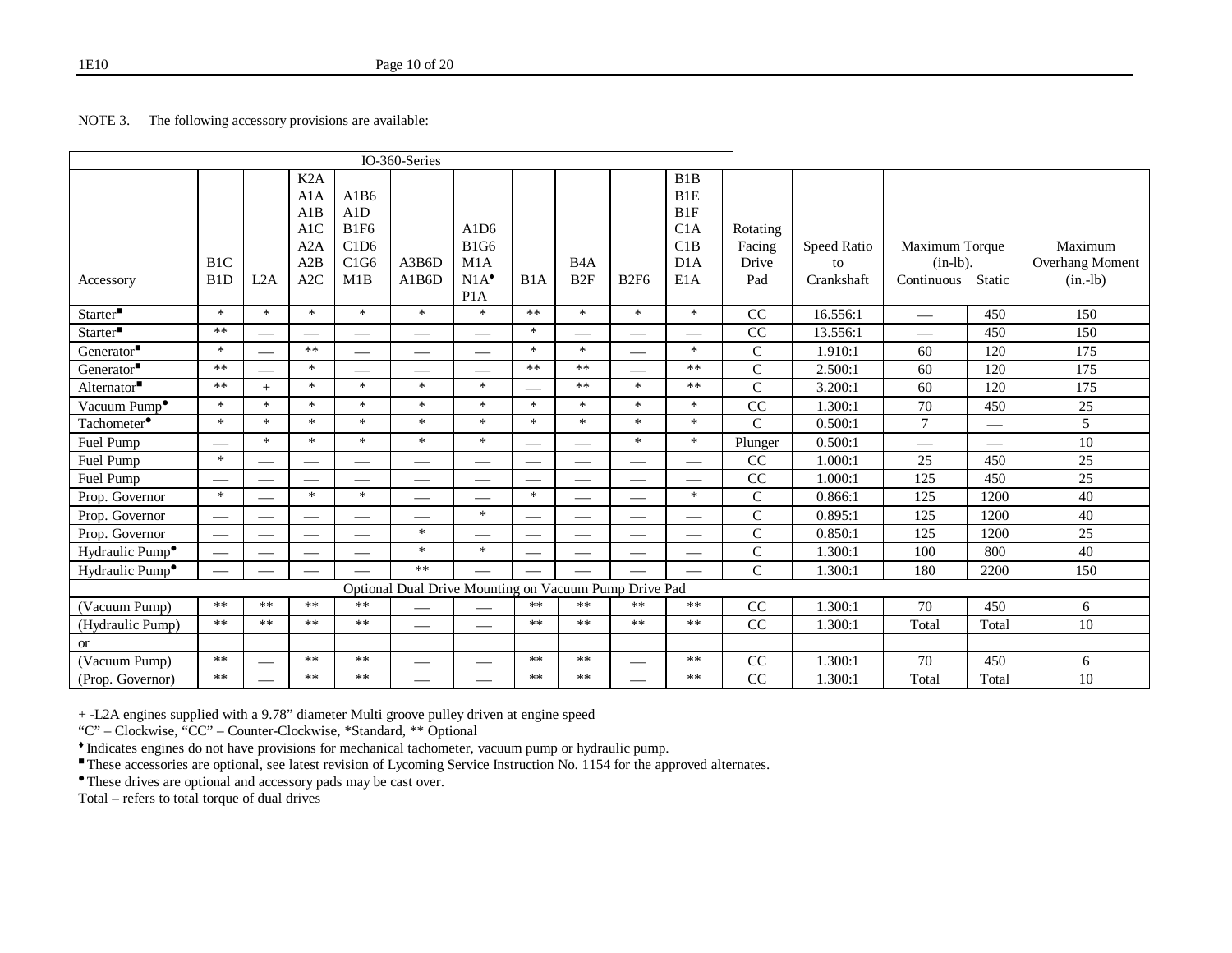NOTE 3 (cont'd)

|                             |                               |                               |                               |                  | AIO-360                       |                                                       |                          |        |                          | LIO-        |                |            |                          |        |                 |
|-----------------------------|-------------------------------|-------------------------------|-------------------------------|------------------|-------------------------------|-------------------------------------------------------|--------------------------|--------|--------------------------|-------------|----------------|------------|--------------------------|--------|-----------------|
|                             |                               | IO-360 Series                 |                               |                  | <b>Series</b>                 |                                                       | HIO-360 Series           |        |                          | 360         |                |            |                          |        |                 |
|                             |                               |                               |                               |                  |                               |                                                       |                          |        |                          | Series      |                |            |                          |        |                 |
|                             |                               |                               |                               |                  | A1A                           |                                                       |                          |        |                          |             |                |            |                          |        |                 |
|                             |                               |                               |                               |                  | A1B                           | E1AD                                                  |                          |        |                          |             |                | Speed      |                          |        |                 |
|                             |                               |                               |                               |                  | A2A                           | E1BD                                                  |                          |        |                          | <b>B1G6</b> | Rotating ***   | Ratio      | Maximum Torque           |        | Maximum         |
|                             | C1F                           | C <sub>1</sub> C <sub>6</sub> | C1E                           | B2F              | A2B                           | E1BD                                                  |                          |        | D1A                      | C1E6        | Facing         | to         | $(in-Lb)$                |        | Overhang        |
| Accessory                   | F1A                           | C1C                           | C1E6                          | B <sub>2</sub> E | B1B                           | E1AD                                                  | B1A                      | B1B    | G1A                      | M1A         | Drive Pad      | Crankshaft | Continuous               | Static | Moment (in.-Lb) |
| Starter <sup>-</sup>        | $\ast$                        | $\ast$                        | $\ast$                        | $\ast$           | $\ast$                        | $\ast$                                                | $\ast$                   | $\ast$ | $\ast$                   | $\ast$      | CC             | 16.556:1   |                          | 450    | 150             |
| Starter <sup>"</sup>        |                               | $\overline{\phantom{0}}$      |                               |                  |                               |                                                       |                          |        | $\overline{\phantom{0}}$ |             | CC             | 13.556:1   | $\overline{\phantom{0}}$ | 450    | 150             |
| Generator <sup>-</sup>      |                               |                               |                               | $\ast$           | **                            |                                                       | $***$                    | $***$  |                          |             | $\mathsf{C}$   | 2.500:1    | 60                       | 120    | 175             |
| Alternator <sup>®</sup>     | $\ast$                        | $\ast$                        | $\ast$                        | $***$            | $\ast$                        | $\ast$                                                |                          |        | $\ast$                   | $\ast$      | $\mathsf{C}$   | 3.200:1    | 60                       | 120    | 175             |
| Vacuum Pump <sup>o</sup>    | $\ast$                        | $\ast$                        | $\ast$                        | $\ast$           | $\ast$                        |                                                       | $\ast$                   | $\ast$ | $\ast$                   | $\ast$      | CC             | 1.300:1    | 70                       | 450    | 25              |
| Tachometer <sup>•</sup>     | $\ast$                        | $\ast$                        | $\ast$                        | $\ast$           | $\ast$                        | $\ast$                                                | $\ast$                   | $\ast$ | $\ast$                   | $\ast$      | $\mathcal{C}$  | 0.500:1    | $\tau$                   | 50     | 5               |
| Fuel Pump                   |                               | $\ast$                        | $\ast$                        | $\ast$           |                               |                                                       | $\ast$                   |        | $\ast$                   | $\ast$      | Plunger        | 0.500:1    |                          |        | 10              |
| Fuel Pump                   |                               |                               | $\overbrace{\phantom{12333}}$ |                  | $\overbrace{\phantom{12332}}$ | $\ast$                                                |                          | $\ast$ |                          |             | CC             | 1.000:1    | 25                       | 450    | 25              |
| Fuel Pump                   | $\ast$                        | --                            | $\overline{\phantom{0}}$      |                  | $\overline{\phantom{0}}$      |                                                       | $\overline{\phantom{a}}$ |        | $\overline{\phantom{0}}$ |             | CC             | 1.000:1    | 125                      | 450    | 25              |
| Prop. Governor              | $\ast$                        | $\ast$                        |                               |                  | $\ast$                        | $\hspace{0.05cm}$                                     |                          |        |                          |             | $\mathsf{C}$   | 0.866:1    | 125                      | 1200   | 40              |
| Prop. Governor              | $\overbrace{\phantom{12333}}$ |                               | $\ast$                        |                  |                               | $\overbrace{\phantom{12333}}$                         |                          |        |                          | $\ast$      | $\mathsf{C}$   | 0.895:1    | 125                      | 1200   | 40              |
| Prop. Governor              | $\overbrace{\phantom{12333}}$ |                               | $\overline{\phantom{0}}$      |                  |                               |                                                       |                          |        | $\overline{\phantom{0}}$ |             | $\mathsf{C}$   | 0.850:1    | 125                      | 1200   | 25              |
| Hydraulic Pump <sup>•</sup> | $\overbrace{\phantom{12333}}$ |                               | $\ast$                        |                  |                               |                                                       | —                        |        |                          | $\ast$      | $\mathsf{C}$   | 1.300:1    | 100                      | 800    | 40              |
| Hydraulic Pump <sup>•</sup> |                               |                               | $***$                         |                  |                               |                                                       |                          |        | $\overline{\phantom{0}}$ |             | $\overline{C}$ | 1.300:1    | 180                      | 2200   | 150             |
|                             |                               |                               |                               |                  |                               | Optional Dual Drive Mounting on Vacuum Pump Drive Pad |                          |        |                          |             |                |            |                          |        |                 |
| (Vacuum Pump)               | $***$                         | $***$                         |                               | $***$            | $***$                         |                                                       | $***$                    | $**$   | $**$                     |             | CC             | 1.300:1    | 70                       | 450    | 6               |
| (Hydraulic Pump)            | $***$                         | $***$                         |                               | $***$            | $***$                         | $\overline{\phantom{m}}$                              | $***$                    | $***$  | $***$                    |             | CC             | 1.300:1    | Total                    | Total  | 10              |
| <b>or</b>                   |                               |                               |                               |                  |                               |                                                       |                          |        |                          |             |                |            |                          |        |                 |
| (Vacuum Pump)               |                               | $***$                         |                               |                  |                               |                                                       |                          |        |                          |             | CC             | 1.300:1    | 70                       | 450    | 6               |
| (Prop. Governor)            |                               | $***$                         | --                            | __               |                               |                                                       | __                       |        |                          |             | CC             | 1.300:1    | Total                    | Total  | 10              |

"C" – Clockwise, "CC" – Counter-Clockwise, \*Standard, \*\* Optional

\*\*\* Except LIO Series, LIO Models have reverse rotation than that shown

These accessories are optional, see latest revision of Lycoming Service Instruction No. 1154 for the approved alternates.

These drives are optional and accessory pads may be cast over.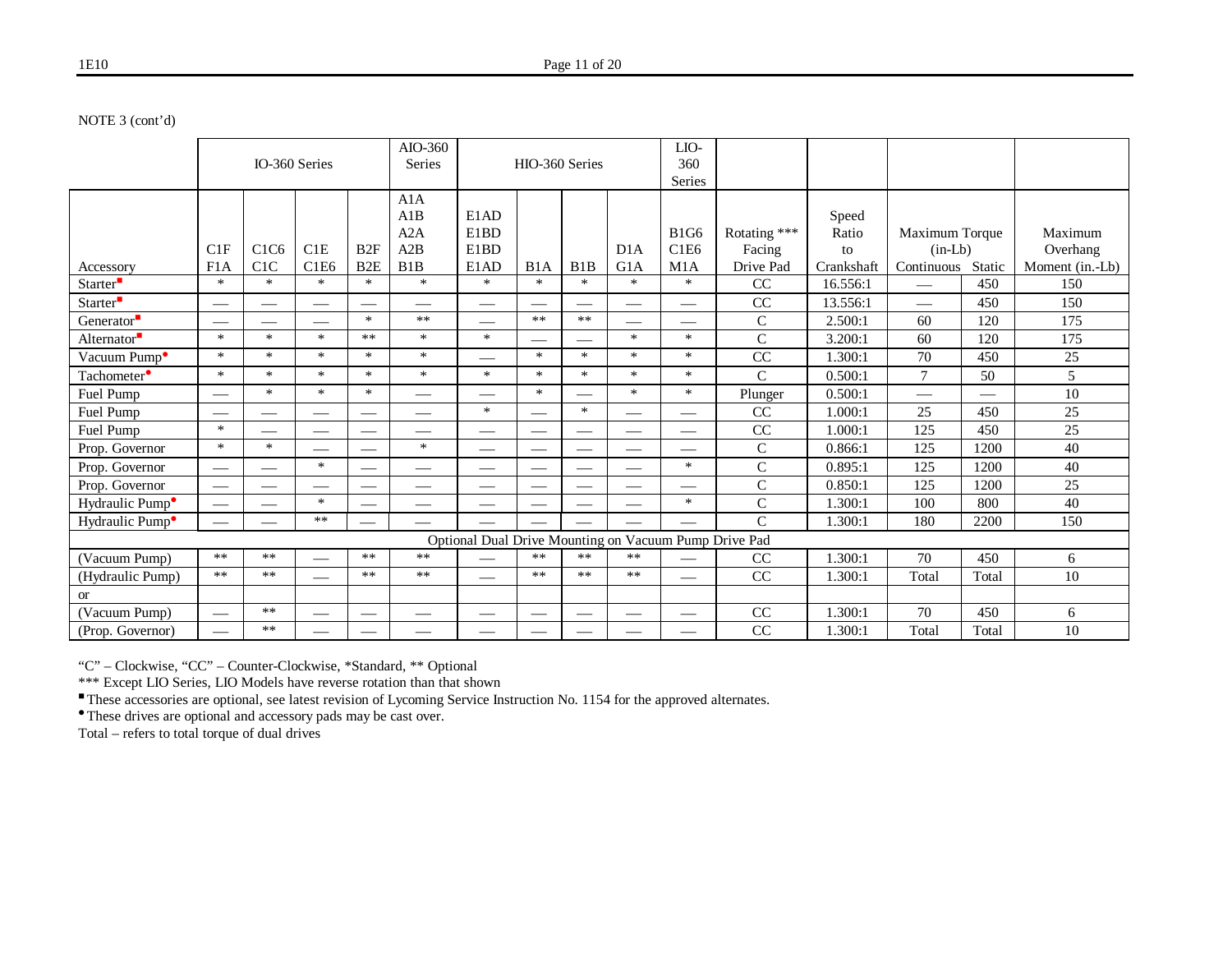|                  |             |                                |                            |                  |                  | HIO/                     |                                                       |                   |                |        |                    |
|------------------|-------------|--------------------------------|----------------------------|------------------|------------------|--------------------------|-------------------------------------------------------|-------------------|----------------|--------|--------------------|
|                  |             |                                |                            |                  |                  | LHIO-                    |                                                       |                   |                |        |                    |
|                  |             |                                |                            |                  |                  | 360                      |                                                       |                   |                |        |                    |
|                  |             |                                | AEIO-360 Series            |                  |                  | Series                   |                                                       |                   |                |        |                    |
|                  | A1A         |                                |                            |                  |                  |                          |                                                       |                   |                |        |                    |
|                  | A2A         |                                | B1B                        |                  |                  |                          |                                                       |                   |                |        |                    |
|                  | A1B         |                                | B1F                        |                  |                  |                          |                                                       |                   |                |        |                    |
|                  | A2B         |                                | B2F                        |                  |                  |                          |                                                       |                   |                |        |                    |
|                  | A1C         | A1E                            | <b>B1F6</b>                |                  |                  |                          |                                                       |                   | Maximum        |        | Maximum            |
|                  | A2C<br>A1B6 | A1E6<br>H1B                    | <b>B2F6</b><br><b>B1G6</b> |                  |                  | C1A                      | Rotation***                                           | Speed<br>Ratio to | Torque         |        | Overhang<br>Moment |
|                  |             | B1H                            |                            | B <sub>1</sub> D | B <sub>4</sub> A | C1B                      | Facing<br>Drive Pad                                   | Crankshaft        | (in. Lb)       |        |                    |
| Accessory        | A1D<br>*    | $\ast$                         | H1A<br>$\ast$              | $\ast$           | $\ast$           | $\ast$                   |                                                       |                   | Continuous     | Static | $(in. -lb.)$       |
| <b>Starter</b>   |             |                                |                            |                  |                  |                          | CC<br>CC                                              | 16.556:1          |                | 450    | 150                |
| <b>Starter</b>   |             | $\qquad \qquad \longleftarrow$ |                            |                  |                  | $\overline{\phantom{0}}$ |                                                       | 13.556:1          |                | 450    | 150                |
| Generator        |             |                                |                            |                  |                  | **                       | $\mathbf C$                                           | 1.910:1           | 60             | 120    | 175                |
| Generator        |             |                                |                            |                  |                  | $**$                     | $\mathsf{C}$                                          | 2.500:1           | 60             | 120    | 175                |
| Alternator       | $\ast$      | $\ast$                         | $\ast$                     | $\ast$           | $\ast$           | $\ast$                   | $\overline{C}$                                        | 3.250:1           | 60             | 120    | 175                |
| Vacuum Pump      | $\ast$      | $\ast$                         | $\ast$                     | $\ast$           | $\ast$           | $\ast$                   | CC                                                    | 1.300:1           | 70             | 450    | 25                 |
| Tachometer       | *           | $\ast$                         | $\ast$                     | $\ast$           | $\ast$           | $\ast$                   | $\mathsf{C}$                                          | .550:1            | $\overline{7}$ | 50     | 5                  |
| Fuel Pump        | $\ast$      |                                | $\ast$                     |                  | $\ast$           | $\ast$                   | Plunger                                               | .500:1            |                |        | $10\,$             |
| Fuel Pump        |             |                                |                            | $\ast$           |                  |                          | CC                                                    | 1.000:1           | 25             | 450    | 25                 |
| Fuel Pump        |             |                                |                            |                  |                  |                          | CC                                                    | 1.000:1           | 125            | 450    | 25                 |
| Prop. Governor   | $\ast$      |                                | $\ast$                     | $\ast$           |                  |                          | $\mathsf{C}$                                          | .866:1            | 125            | 1200   | 40                 |
| Prop. Governor   |             | $\ast$                         |                            |                  |                  | $\overline{\phantom{0}}$ | $\mathbf C$                                           | .895:1            | 125            | 1200   | 40                 |
| Prop. Governor   |             |                                | $\overline{\phantom{0}}$   |                  |                  |                          | $\mathsf{C}$                                          | .850:1            | 125            | 1200   | 25                 |
| Hydraulic Pump   |             | $\ast$                         |                            |                  |                  |                          | $\mathsf{C}$                                          | 1.300:1           | 100            | 800    | 40                 |
| Hydraulic Pump   |             |                                |                            |                  |                  |                          | $\mathsf{C}$                                          | 1.300:1           | 180            | 2200   | 150                |
|                  |             |                                |                            |                  |                  |                          | Optional Dual Drive Mounting on Vacuum Pump Drive Pad |                   |                |        |                    |
| (Vacuum Pump)    | $**$        |                                | $**$                       | $***$            | $***$            | $**$                     | CC                                                    | 1.300:1           | 70             | 450    | 6                  |
| (Hydraulic Pump) | $***$       |                                | **                         | $***$            | $***$            | **                       | CC                                                    | 1.300:1           | Total          | Total  | 10                 |
| <b>or</b>        |             |                                |                            |                  |                  |                          |                                                       |                   |                |        |                    |
| (Vacuum Pump)    | $**$        |                                | **                         | $***$            | $***$            | **                       | CC                                                    | 1.200:1           | 70             | 450    | 6                  |
| (Prop. Governor) | $**$        |                                | **                         | **               | **               | **                       | CC                                                    | 1.300:1           | Total          | Total  | 10                 |

## NOTE 3 (cont'd)

"C" – Clockwise, "CC" – Counter-Clockwise

\*Standard; \*\* Optional, \*\*\* Except LIO Series, LIO Models have reverse rotation than that shown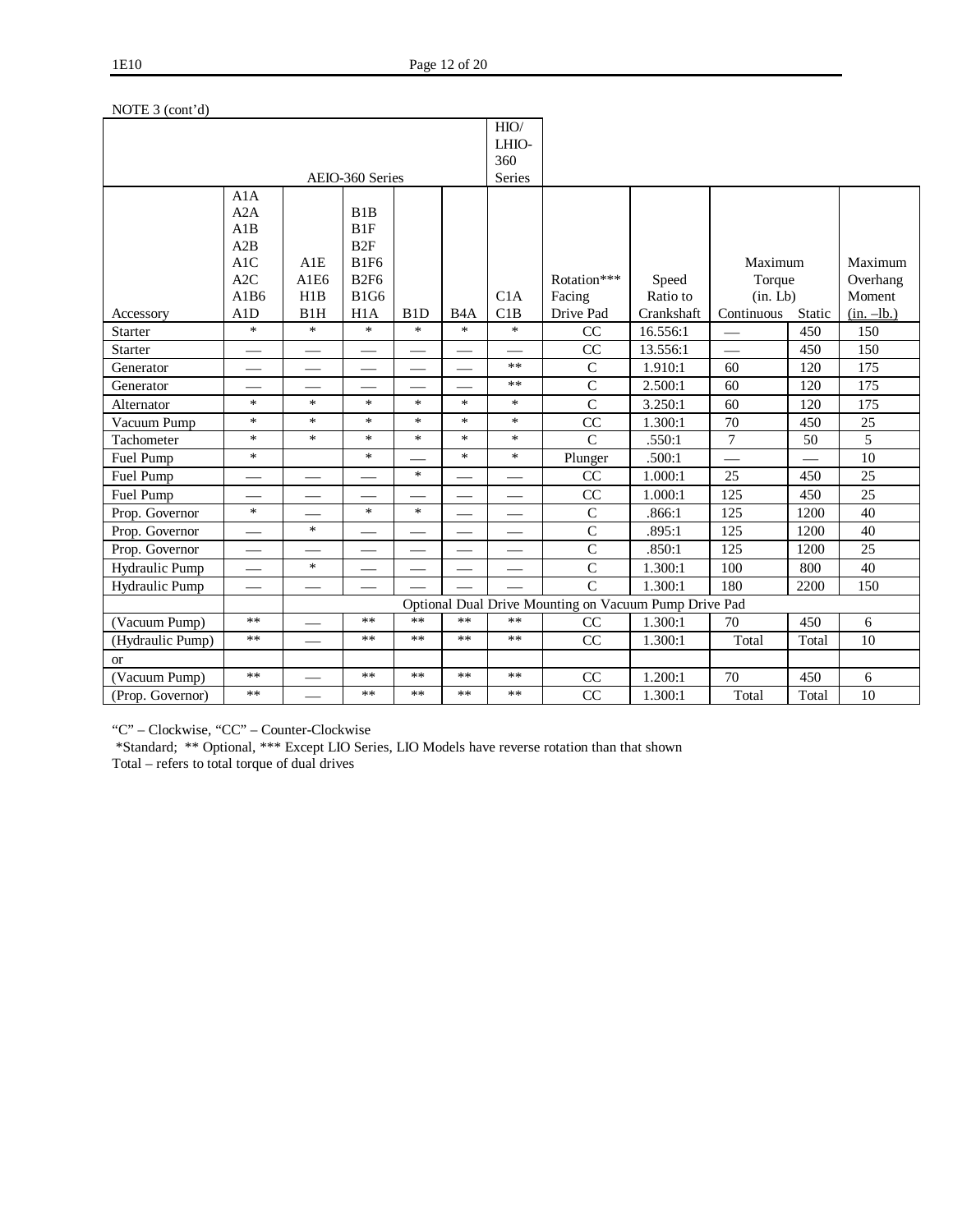|                  |        |        | IO-360 Series |        |                                                       |            |            |        |              |
|------------------|--------|--------|---------------|--------|-------------------------------------------------------|------------|------------|--------|--------------|
|                  |        |        |               |        |                                                       |            | Maximum    |        | Maximum      |
|                  |        |        |               |        | Rotation                                              | Speed      | Torque     |        | Overhang     |
|                  |        |        |               |        | Facing                                                | Ratio to   | (in. Lb)   |        | Moment       |
| Accessory        | J1AD   | J1A6D  | A1D6D         | A3D6D  | Drive Pad                                             | Crankshaft | Continuous | Static | $(in. -lb.)$ |
| <b>Starter</b>   | $\ast$ | $\ast$ | $\ast$        | $\ast$ | CC                                                    | 16.556:1   |            | 450    | 150          |
| <b>Starter</b>   |        |        |               |        | CC                                                    | 13.556:1   |            | 450    | 150          |
| Generator        |        |        |               |        | $\mathbf C$                                           | 1.910:1    | 60         | 120    | 175          |
| Generator        |        |        |               |        | $\mathsf{C}$                                          | 2.500:1    | 60         | 120    | 175          |
| Alternator       | $\ast$ | $\ast$ | $\ast$        | $\ast$ | $\mathcal{C}$                                         | 3.250:1    | 60         | 120    | 175          |
| Vacuum Pump      | $\ast$ | $\ast$ | $\ast$        | $\ast$ | CC                                                    | 1.300:1    | 70         | 450    | 25           |
| Tachometer       | $\ast$ | $\ast$ | $\ast$        | $\ast$ | $\mathcal{C}$                                         | .500:1     | 7          | 50     | 5            |
| Fuel Pump        | $\ast$ | $\ast$ | $\ast$        | $\ast$ | Plunger                                               | .500:1     |            |        | 10           |
| Fuel Pump        |        |        |               |        | CC                                                    | 1.000:1    | 25         | 450    | 25           |
| Fuel Pump        |        |        |               |        | CC                                                    | 1.000:1    | 125        | 450    | 25           |
| Prop. Governor   |        |        |               |        | $\mathsf{C}$                                          | .866:1     | 125        | 1200   | 40           |
| Prop. Governor   |        |        | $***$         | $***$  | $\overline{C}$                                        | .895:1     | 125        | 1200   | 40           |
| Prop. Governor   | $***$  | $***$  | $***$         | $***$  | $\overline{C}$                                        | .850:1     | 125        | 1200   | 25           |
| Hydraulic Pump   |        |        |               |        | $\overline{C}$                                        | 1.300:1    | 100        | 800    | 40           |
| Hydraulic Pump   |        |        |               |        | $\mathcal{C}$                                         | 1.300:1    | 180        | 2200   | 150          |
|                  |        |        |               |        | Optional Dual Drive Mounting on Vacuum Pump Drive Pad |            |            |        |              |
| (Vacuum Pump)    | $***$  | $***$  | $***$         | $***$  | CC                                                    | 1.300:1    | 70         | 450    | 6            |
| (Hydraulic Pump) | $***$  | $***$  | $***$         | $***$  | CC                                                    | 1.300:1    | Total      | Total  | 10           |
| $\alpha$         |        |        |               |        |                                                       |            |            |        |              |
| (Vacuum Pump)    | $***$  | **     | $***$         | $***$  | CC                                                    | 1.300:1    | 70         | 450    | 6            |
| (Prop. Governor) | $***$  | **     | $***$         | $***$  | CC                                                    | 1.300:1    | Total      | Total  | 10           |

"C" – Clockwise, "CC" – Counter-Clockwise

\*Standard; \*\* Optional

- NOTE 4. Spark plugs approved for use on these engines are listed in the latest revision of Lycoming Service Instruction No. 1042.
- NOTE 5. These engines incorporate provisions for absorbing propeller thrust in both tractor and pusher installations.
- NOTE 6. These engines are approved for horizontal helicopter application and operation.
- NOTE 7. The following tabulations show std. dry weight (less) (alternator and starter), C.G.'s, fuel injectors, fuel pumps and magnetos for these models.

|                 |        |            | Center of Gravity    |                              |              |                      |           |
|-----------------|--------|------------|----------------------|------------------------------|--------------|----------------------|-----------|
|                 |        | From Front |                      |                              |              |                      |           |
|                 |        | Face of    | Off Crankshaft       |                              |              |                      | Ignition, |
|                 |        | Prop Shaft | Center               |                              |              |                      | Dual      |
| Model           | Weight | Flange in. | Line, in.            | Fuel Injector $\blacksquare$ | Fuel Pump    | Ignition, TCM* #     | Slick     |
| $IO-360- A1A$   | 293    | 14.24      | .83 below .06 left   | RSA-5AD1                     | AC Type      | S4LN-200, S4LN-204   |           |
| $IO-360-AIB$    | 295    | 14.24      | .83 below .06 left   | RSA-5AD1                     | AC Type      | S4LN-1227, S4LN-1209 |           |
| $IO-360-AIB6$   | 302    | 14.24      | .83 below .06 left   | RSA-5AD1                     | AC Type      | S4LN-1227, S4LN-1209 |           |
| $IO-360-AIB6D$  | 299    | 14.23      | .82 below .21 left   | RSA-5AD1                     | AC Type      | D4LN-3000            |           |
| $IO-360-AIC$    | 294    | 14.24      | .83 below .06 left   | RSA-5AD1                     | AC Type      | S4LN-1208, S4LN-1209 |           |
| $IO-360-AID$    | 294    | 14.24      | .83 below .06 left   | RSA-5AD1                     | AC Type      | S4LN-21, S4LN-204    |           |
| $IO-360-AID6$   | 304    | 14.24      | .83 below .06 left   | RSA-5AD1                     | AC Type      | S4LN-1227, S4LN-1209 |           |
| $IO-360-AID6D$  | 301    | 14.50      | .32 below $.01$ left | RSA-5AD1                     | AC Type      | D4LN-3000            |           |
| $-A3D6D$        |        |            |                      |                              |              |                      |           |
| $IO-360- A2A$   | 203    | 14.24      | .83 below .06 left   | RSA-5AD1                     | AC Type      | S4LN-200, S4LN-204   |           |
| $IO-360- A2B$   | 295    | 14.24      | .83 below .06 left   | RSA 5AD1                     | AC Type      | S4LN-1227, S4LN-1209 |           |
| $IO-360- A2C$   | 294    | 14.24      | .83 below .06 left   | RSA-5AD1                     | AC Type      | S4LN-1208, S4LN-1209 |           |
| IO-360-A3B6     | 302    | 14.24      | .83 below .06 left   | RSA-5AD1                     | AC Type      | S4LN-1227, S4LN-1209 |           |
| $IO-360- A3B6D$ | 299    | 14.23      | .82 below .21 left   | RSA-5AD1                     | AC Type      | D4LN-3000            |           |
| $IO-360-B1A$    | 267    | 14.19      | 1.34 below 0.5 left  | Simmonds-530                 | See Injector | S4LN-200, S4LN-204   |           |
| $IO-360-B1B$    | 268    | 14.19      | 1.34 below 0.5 left  | RSA-5AD1                     | AC Type      | S4LN-200, S4LN-204   |           |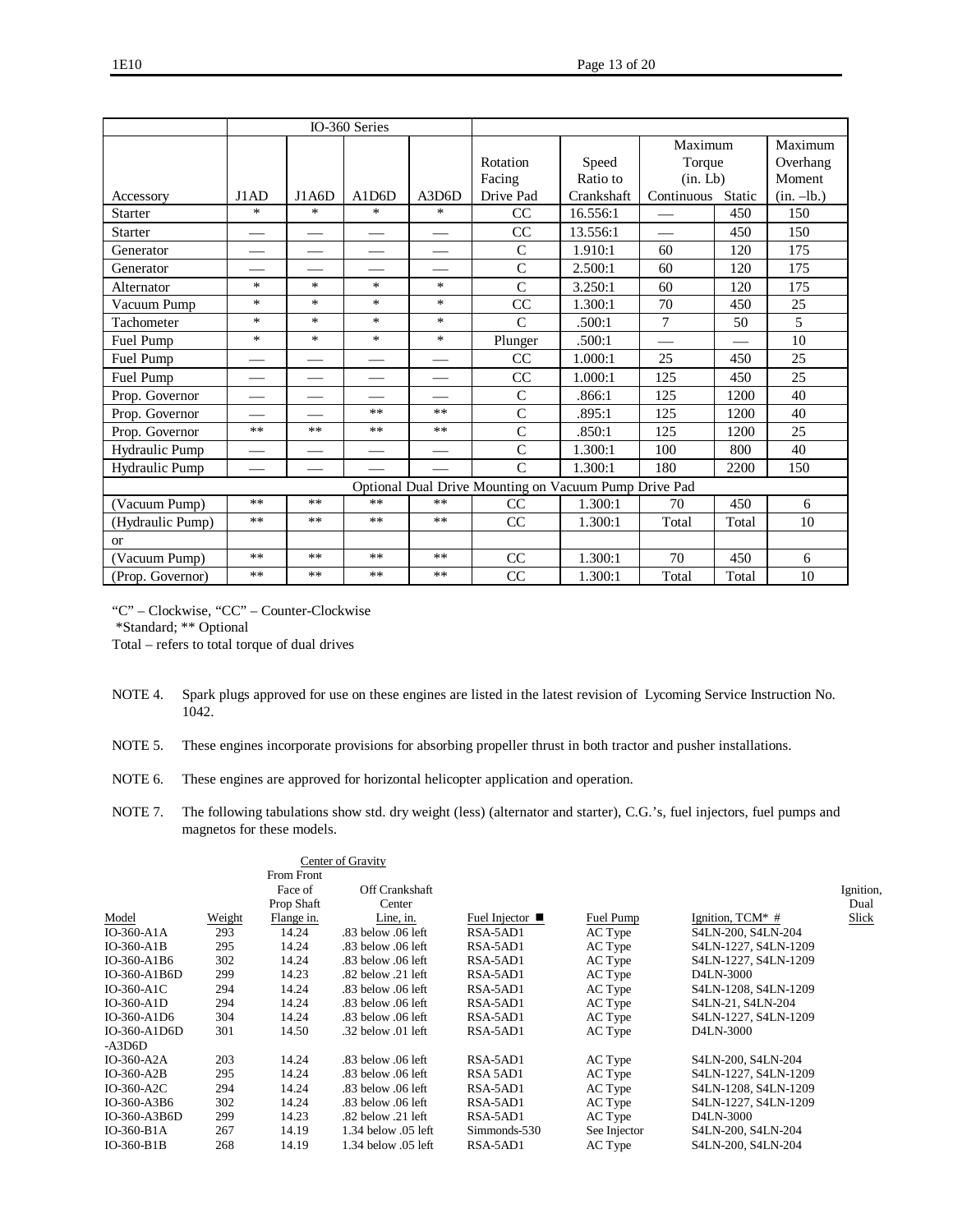|                            |             | From Front            | Center of Gravity                           |                              |                                                |                          |                                  |
|----------------------------|-------------|-----------------------|---------------------------------------------|------------------------------|------------------------------------------------|--------------------------|----------------------------------|
|                            |             | Face of<br>Prop Shaft | Off Crankshaft<br>Center                    |                              |                                                |                          | Ignition,<br>Dual                |
| Model                      | Weight      | Flange in.            | Line, in.                                   | Fuel Injector $\blacksquare$ | Fuel Pump                                      | Ignition, $TCM^*$ #      | Slick                            |
| IO-360-B1C                 | 261         | 14.19                 | 1.34 below .05 left                         | RSA 5AD1                     | (AND 20003                                     | S4LN-200,                |                                  |
|                            |             |                       |                                             |                              | Type) (XIII-A                                  | S4LN-204                 |                                  |
| IO-360-B1D                 | 266         | 14.19                 | 1.34 below .05 left                         | RSA-5AD1                     | Pump Drive)<br>(AND 20003)                     |                          |                                  |
|                            |             |                       |                                             |                              | Type) (XIII-A                                  | S4LN-200,<br>S4LN-204    |                                  |
|                            |             |                       |                                             |                              | Pump Drive)                                    |                          |                                  |
| IO-360-B1E                 | 265         | 14.42                 | 1.27 below .03 right                        | RSA-5AD1                     | AC Type                                        | S4LN-1227, S4LN-1209     |                                  |
| IO-360-B1F                 | 270         | 14.19                 | 1.34 below .05 left                         | RSA-5AD1                     | AC Type                                        | S4LN 1227, S4LN-1227     |                                  |
| IO-360-B1F6                | 277         | 14.19                 | 1.34 below .05 left                         | RSA-5AD1                     | AC Type                                        | S4LN-1227, S4LN-1227     |                                  |
| IO-360-B1G6                | 284         | 14.42                 | $1.27$ below $.03$ right                    | RSA-5AD1                     | AC Type                                        |                          | 4371,<br>4370                    |
| IO-360-B2E                 | 265         | 14.42                 | 1.27 below .03 right                        | RSA-5AD1                     | AC Type                                        | S4LN-1227, S4LN-1209     |                                  |
| IO-360-B2F                 | 270         | 14.19                 | 1.34 below .05 right                        | RSA-5AD1                     | AC Type                                        | S4LN-1227, S4LN-1227     |                                  |
| IO-360-B2F6                | 277         | 14.19                 | 1.34 below .05 left                         | RSA-5AD1                     | AC Type                                        | S4LN-1227, S4LN-1227     |                                  |
| IO-360-B4A                 | 276         | 14.19                 | 1.34 below .05 left                         | RSA-5AD1                     | AC Type                                        | S4LN-21, S4LN-20         |                                  |
| $IO-360-ClA$               | 288         | 14.66                 | .92 below .15 left                          | RSA-5AD1                     | AC Type                                        | S4LN-200, S4LN-204       |                                  |
| $IO-360-ClB$               | 289         | 14.66                 | .92 below .15 left                          | RSA-5AD1                     | AC Type                                        | S4LN-1208, S4LN-1209     |                                  |
| IO-360-C1C;<br>$-C1C6$     | 291;<br>298 | 14.66                 | .92 below .15 left                          | RSA-5AD1                     | AC Type                                        | S4LN-1227, S4LN-1209     |                                  |
| IO-360-C1D6                | 297         | 14.66                 | .92 below .15 left                          | RSA-5AD1                     | AC Type                                        | S4LN-1227, S4LN-1209     |                                  |
| IO-360-C1E6                | 306         | 14.66                 | .92 below .15 left                          | RSA-5AD1                     | AC Type                                        | S4LN-1227, S4LN-1209     |                                  |
| IO-360-C1E6D               | 303         | 14.64                 | .90 below .30 left                          | RSA-5AD1                     | AC Type                                        | D4LN-3000                |                                  |
| IO-360-C1F                 | 293         | 14.66                 | .97 below .15 left                          | RSA-5AD1                     | (Lear Siegler)                                 | S4LN-1227, S4LN-1209     |                                  |
|                            |             |                       |                                             |                              | $(RG-17980-E)$                                 |                          |                                  |
| IO-360-C1G6                | 324         | 14.24                 | .83 below .06 left                          | RSA-5AD1                     | AC Type                                        |                          | 4345 (2)                         |
| IO-360-D1A                 | 293         | 14.66                 | .92 below .15 left                          | RSA-5AD1                     | AC Type                                        | S4LN-1208, S4LN-1209     |                                  |
| IO-360-E1A                 | 265         | 14.42                 | $1.27$ below $.03$ right                    | RSA-5AD1                     | AC Type                                        | S4LN-1208, S4LN-1209     |                                  |
| IO-360-F1A                 | 272         | 14.42                 | $1.27$ below $.03$ right                    | RSA-5AD1                     | (Lear Siegler)<br>$(RG-17980-E)$               | S4LN-1227, S4LN-1209     |                                  |
| $IO-360-J1AD$              | 305         | 14.23                 | .82 below .21 left                          | RSA-5AD1                     | AC Type                                        | D4LN-3000                |                                  |
| IO-360-J1A6D               | 312         | 14.23                 | .82 below .21 left                          | RSA-5AD1                     | AC Type                                        | D4LN-3000                |                                  |
| IO-360-K2A<br>$IO-360-L2A$ | 293<br>268  | 14.52<br>14.19        | .34 below .13 right<br>1.35 below, .05 left | RSA-5AD1<br>RSA5AD1          | AC Type<br>AC Type                             | S4LN-21, S4LN-20         | 4371(2)                          |
| IO-360-M1A                 | 279         | 14.00                 | $0.75$ below, $0.00$ on                     | RSA5AD1                      | AC Type                                        |                          | 4347,                            |
|                            |             |                       |                                             |                              |                                                |                          | 4370                             |
| IO-360-M1B                 | 279         | 14.00                 | $0.75$ below, $0.00$ on                     | RSA5AD1                      | AC Type                                        |                          | 4371,<br>4370                    |
| IO-360-N1A                 | 272         | 14.00                 | $0.75$ below, $0.00$ on                     | RSA5AD1                      | AC Type                                        |                          | 4347,<br>4370                    |
| $IO-360-PIA$               | 277         | 14.00                 | 0.75 below, 0.00 on                         | RSA5AD1                      | AC Type                                        |                          | 4371,<br>4370                    |
| HIO-360-A1A                | 283         | 14.66                 | .92 below .15 left                          | RSA-5AB1                     | AC Type                                        | S4LN-200, S4LN-<br>200   | $\overline{\phantom{0}}$         |
| HIO-360-A1B                | 281         | 14.66                 | .92 below .15 left                          | RAS-5AD1                     | AC Type                                        | S4LN-200, S4LN-<br>204   |                                  |
| HIO-360-B1A                | 261         | 14.42                 | 1.27 below .03 right                        | RSA-5AB1                     | AC Type                                        | S4LN-200, S4LN-<br>200   |                                  |
| HIO-360-B1B                | 261         | 14.42                 | $1.27$ below $.03$ right                    | RSA-5AB1                     | (AND 20003)<br>Type)<br>(XIII-A Pump<br>Drive) | S4LN-200, S4LN-<br>200   |                                  |
| HIO-360-C1A                | 291         | 14.83                 | .92 below .28 left                          | RSA-5AD1                     | AC Type                                        | S4LN-200, S4LN-<br>204   |                                  |
| HIO-360-C1B                | 292         | 14.83                 | .92 below .28 left                          | RSA-5AD1                     | AC Type                                        | S4LN-1208, S4LN-<br>1209 |                                  |
| HIO-360-D1A                | 290         | 14.83                 | .92 below .28 left                          | RSA-7AA1                     | AC Type                                        | S4LN-1208, S4LN-<br>1208 |                                  |
| <b>HIO-360-E1AD</b>        | 290         | 14.80                 | .90 below .43 left                          | RSA-5AB1                     | (Lear Siegler) (RG-<br>$17980-R$               | D4LN-3000                |                                  |
| HIO-360-E1BD               | 290         | 14.80                 | .90 below .43 left                          | RSA-5AB1                     | L/S RG-17980-R                                 | D4LN-3200                |                                  |
| HIO-360-F1AD               | 293         | 14.80                 | .90 below .43 left                          | RSA-5AB1                     | L/S RG-17980-R                                 | D4LN-3200                |                                  |
| HIO-360-G1A                | 262         | 14.04                 | .76 below .141eft                           | RSA-5AD1                     | AC Type                                        |                          | 4347                             |
| AIO-360-A1A                | 300         | 14.44                 | .75 below .13 right                         | RSA-5AD1                     | AC Type                                        | S4LN-1208, S4LN-<br>1209 | 4370<br>$\overline{\phantom{0}}$ |

Center of Gravity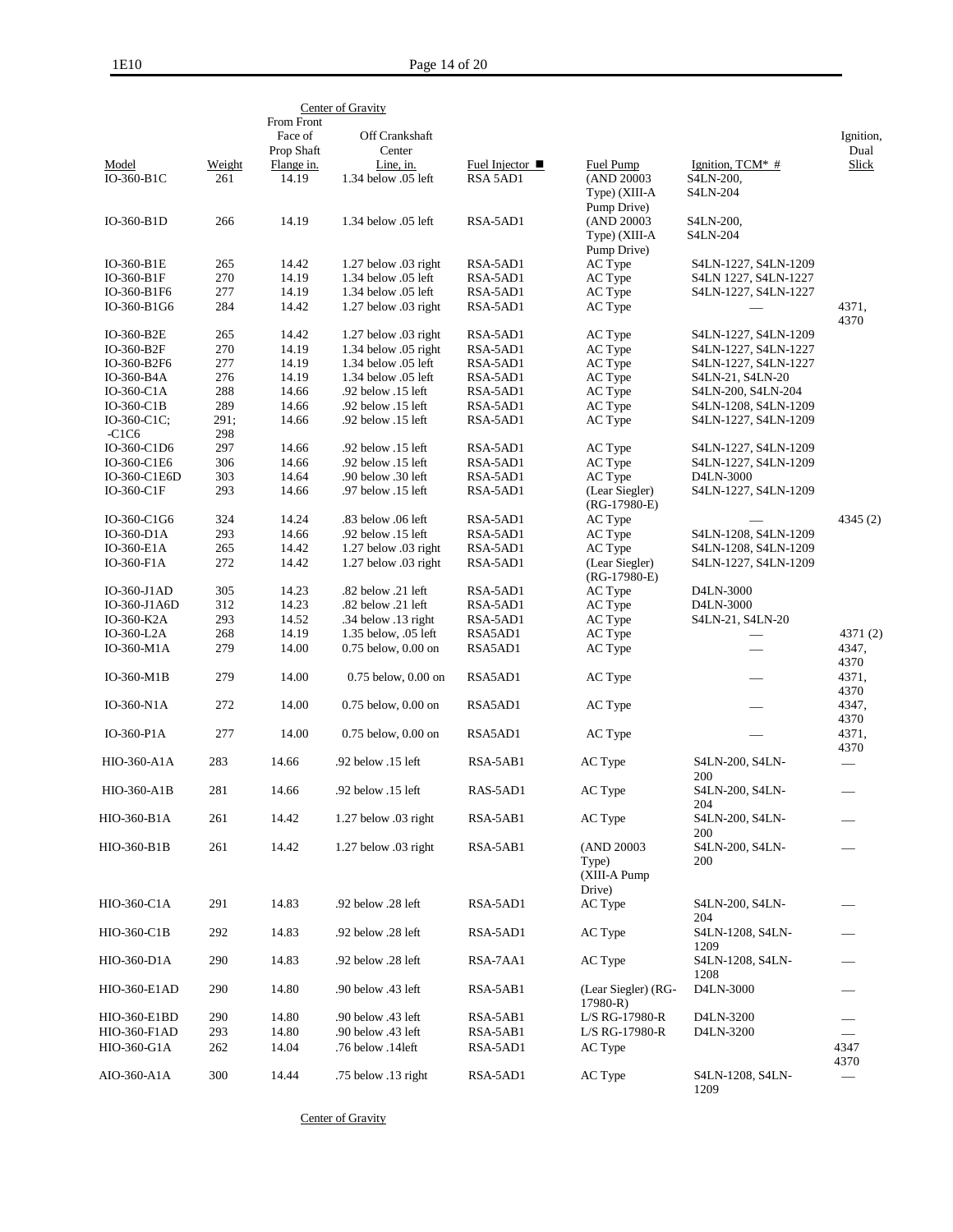$\overline{\phantom{a}}$ 

| Model<br>AIO-360-A2A | Weight<br>300 | From Front<br>Face of<br>Prop Shaft<br>Flange in.<br>14.44 | Off Crankshaft<br>Center<br>Line, in.<br>.75 below .13 right | Fuel Injector $\blacksquare$<br>RSA-5AD1 | Fuel Pump<br>AC Type | Ignition, $TCM^*$ #<br>S4LN-1208, S4LN- | Ignition,<br>Dual<br>Slick |
|----------------------|---------------|------------------------------------------------------------|--------------------------------------------------------------|------------------------------------------|----------------------|-----------------------------------------|----------------------------|
| AIO-360-A1B          | 301           | 14.44                                                      | .75 below .13 right                                          | RSA-5AD1                                 | AC Type              | 1209<br>S4LN-1227, S4LN-                |                            |
| AIO-360-A2B          | 301           | 14.44                                                      | .75 below .13 right                                          | RSA-5AD1                                 | AC Type              | 1209<br>S4LN-1227, S4LN-                |                            |
| AIO-360-B1B          | 301           | 14.44                                                      | .75 below .13 right                                          | RSA-5AD1                                 | AC Type              | 1209<br>S4LN-1227, S4LN-                |                            |
| LIO-360-B1G6         | 284           | 14.42                                                      |                                                              | RSA-5AD1                                 |                      | 1209                                    | 4330, 4302                 |
|                      |               |                                                            | $1.27$ below $.03$ right                                     |                                          | AC Type              |                                         |                            |
| LIO-360-C1E6         | 306           | 14.66                                                      | .92 below .15 left                                           | RSA-5AD1                                 | AC Type              | S4RN-1227, S4RN-<br>1209                |                            |
| LIO-360-M1A          | 279           | 14.00                                                      | $0.75$ below, $0.00$ on                                      | RSA-5AD1                                 | AC Type              |                                         | 4348<br>4302               |
| LHIO-360-C1A         | 290           | 14.83                                                      | .92 below .28 left                                           | RSA-5AD1                                 | AC Type              | S4RN-200, S4RN-<br>204                  |                            |
| LHIO-360-C1B         | 291           | 14.83                                                      | .92 below .28 left                                           | RSA-5AD1                                 | AC Type              | S4RN-1208, S4RN-<br>1209                |                            |
| <b>AEIO-360-A1A</b>  | 298           | 14.24                                                      | .83 below .06 left                                           | RSA-5AD1                                 | AC Type              | S4LN-200, S4LN-<br>204                  |                            |
| AEIO-360-A2A         | 298           | 14.24                                                      | .83 below .06 left                                           | RSA-5AD1                                 | AC Type              | S4LN-200, S4LN-<br>204                  |                            |
| <b>AEIO-360-A1B</b>  | 300           | 14.24                                                      | .83 below .06 left                                           | RSA-5AD1                                 | AC Type              | S4LN-1227, S4LN-                        |                            |
| AEIO-360-A2B         | 300           | 14.24                                                      | .83 below .06 left                                           | RSA-5AD1                                 | AC Type              | 1209<br>S4LN-1227, S4LN-                |                            |
| AEIO-360-A1C         | 299           | 14.24                                                      | .83 below .06 left                                           | RSA-5AD1                                 | AC Type              | 1209<br>S4LN-1208, S4LN-                |                            |
| AEIO-360-A2C         | 299           | 14.24                                                      | .83 below .06 left                                           | RSA-5AD1                                 | AC Type              | 1209<br>S4LN-1208, S4LN-                |                            |
| AEIO-360-A1B6        | 307           | 14.24                                                      | .83 below .06 left                                           | RSA-5AD1                                 | AC Type              | 1209<br>S4LN-1227, S4LN-                |                            |
| <b>AEIO-360-A1D</b>  | 299           | 14.24                                                      | .83 below .06 left                                           | RSA-5AD1                                 | AC Type              | 1209<br>S4LN-21, S4LN-204               |                            |
| AEIO-360-B1B         | 273           | 14.19                                                      | 1.34 below .05 left                                          | RSA-5AD1                                 | AC Type              | S4LN-200-S4LN-                          |                            |
| AEIO-360-B1D         | 271           | 14.19                                                      | 1.34 below .05 left                                          | RSA-5AD1                                 | (XIII-A Pump Drive)  | 204<br>S4LN-200, S4LN-                  |                            |
| AEIO-360-B1F         | 275           | 14.19                                                      | 1.34 below .05 left                                          | RSA-5AD1                                 | AC Type              | 204<br>S4LN-1227, S4LN-                 |                            |
| AEIO-360 B2F         | 275           | 14.19                                                      | 1.34 below .05 left                                          | RSA-5AD1                                 | AC Type              | 1227<br>S4LN-1227, S4LN-                |                            |
| AEIO-360-B4A         | 281           | 14.19                                                      | 1.34 below 0.5 left                                          | RSA-5AD1                                 | AC Type              | 1227<br>S4LN-21, S4LN-20                | 4251, 4250                 |
| AEIO-360-B1F6        | 282           | 14.19                                                      | 1.34 below 0.5 left                                          | RSA-5AD1                                 | AC Type              | S4LN-1227, S4LN-                        | 4251, 4250                 |
| AEIO-360-B2F6        | 282           | 14.19                                                      | 1.34 below .05 left                                          | RSA-5AD1                                 | AC Type              | 1227<br>S4LN-1227, S4LN-                |                            |
| AEIO-360-B1G6        | 277           | 14.19                                                      | 1.34 below .05 left                                          | RSA-5AD1                                 | AC Type              | 1227                                    | 4370, 4371                 |
| AEIO-360-B1H         | 273           | 14.19                                                      | 1.34 below .05 left                                          | RSA-5AD1                                 | AC Type              |                                         | 4373,4370                  |
| AEIO-360-H1A         | 270           | 14.19                                                      | 1.34 below .05 left                                          | RSA-5AD1                                 | AC Type              |                                         | 4370, 4371                 |
| AEIO-360-H1B         | 273           | 14.19                                                      | 1.34 below .05 left                                          | RSA-5AD1                                 | AC Type              |                                         | 4370, 4371                 |
| AEIO-360-A1E6        | 307           | 14.24                                                      | 83 below .06 left                                            | RSA-5AD1                                 | AC Type              | S4LN-21,<br>S4LN-20/-21/-204            | 4372, 4370                 |
| AEIO-360-A1E         | 301           | 14.24                                                      | .83 below .06 left                                           | RSA-5AD1                                 | AC Type              | S4LN-21,                                | 4372, 4370                 |
| LHIO-360-F1AD        | 293           | 14.80                                                      | .90 below .43 left                                           | RSA-5AB1                                 | L/S RG-17980-S       | S4LN-20/-21/-204<br>D4LN-3200           |                            |

\* For alternate magnetos see latest revision of Lycoming Service Instruction 1443

# Teledyne (TCM) formally Bendix

For alternate fuel injectors, see the latest revision of Service Instruction 1532.

NOTE 8. The listed models incorporate the following additional similarities or differences: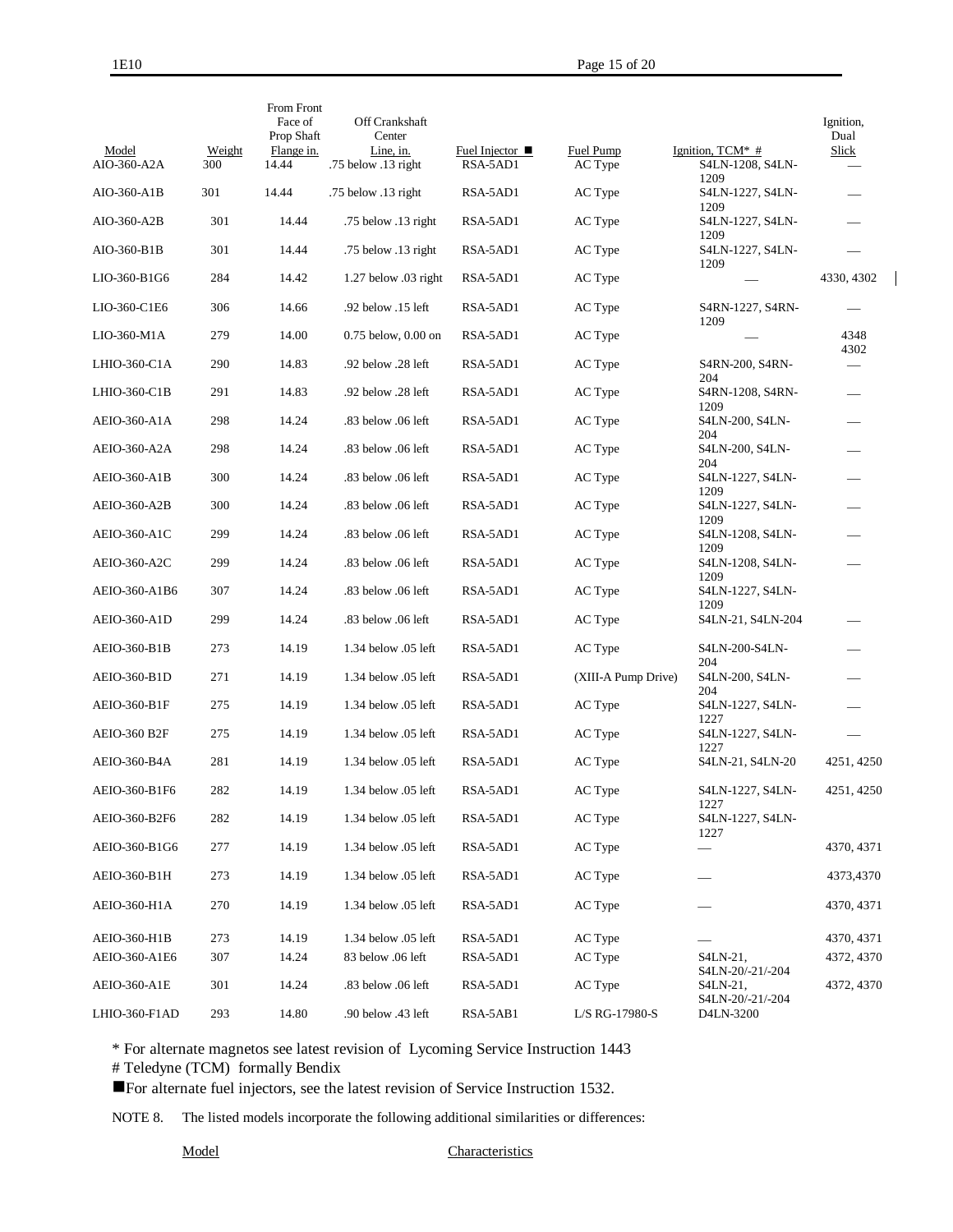| <b>IO-360 A1A</b> | Basic Model. Four cylinder air-cooled, horizontally opposed, direct drive, fuel injected, tuned<br>induction engine having oil jets for internal piston cooling. Provisions for single action<br>controllable pitch propeller. |
|-------------------|--------------------------------------------------------------------------------------------------------------------------------------------------------------------------------------------------------------------------------|
| $IO-360-AIB$      | Same as IO-360-A1A but has impulse coupling magnetos.                                                                                                                                                                          |
| IO-360-A1B6       | Same as IO-360-A1B except has crankshaft equipped with one 6.3 order and one 8th order<br>counterweights.                                                                                                                      |
| IO-360-A1B6D      | Same as IO-360-A1B6 except has Bendix Series impulse coupling dual magnetos instead of<br>two S-1200 Series magnetos.                                                                                                          |
| IO-360-A1C        | Same as IO-360-A1A except incorporates Bendix S-1200 series high altitude magnetos.                                                                                                                                            |
| IO-360-A1D        | Same as IO-360-A1B except has one S-20 series impulse coupling and one S-200 series<br>magnetos instead of two S-1200 series magnetos.                                                                                         |
| IO-360-A1D6       | Similar to IO-360-AIB except has propeller governor drive located on left front of crankcase<br>instead of on accessory housing. Incorporates crankshaft equipped with one 6.3 order and one<br>8th order counterweights.      |
| IO-360-A1D6D      | Same as IO-360-A1D6 except has Bendix D4LN-3021 dual magneto.                                                                                                                                                                  |
| IO-360-A2A        | Same as IO-360-A1A except has crankshaft modified for a fixed pitch propeller.                                                                                                                                                 |
| $IO-360- A2B$     | Same as IO-360-A2A except has impulse coupling magnetos.                                                                                                                                                                       |
| IO-360-A2C        | Same as IO-360-A2A except incorporates Bendix S-1200 series high altitude magnetos.                                                                                                                                            |
| IO-360-A3B6D      | Same as IO-360-A1B6D except has propeller locating bushings rotated 120° clockwise.                                                                                                                                            |
| IO-360-A3B6       | Same as IO-360-A1B6 except has propeller locating bushings rotated 120° clockwise.                                                                                                                                             |
| IO-360-A3D6D      | Same as IO-360-A1D6D except propeller locating bushings rotated 120° clockwise.                                                                                                                                                |
| IO-360-B1A        | Similar to IO-360-A1A except has Simmonds Type 530 fuel injector. Does not have tuned<br>induction.                                                                                                                            |
| $IO-360-B1B$      | Similar to IO-360-B1A except has a RSA-5AD1 injector. Fuel pressure limit at inlet to<br>diaphragm pump.                                                                                                                       |
| IO-360-B1C        | Similar to HIO-360-B1B in external configuration except crankcase machined for No. 1<br>Dynafocal mounts.                                                                                                                      |
| IO 360-B1D        | Same as IO-360-B1B except has an AN fuel pump drive. Fuel pressure to diaphragm pump<br>does not apply.                                                                                                                        |
| IO-360-B1E        | Similar to IO-360-B1B excepting oil sumps, induction manifolding and alternate magnetos.                                                                                                                                       |
| IO-360-B1F        | Same as IO-360-B1B except incorporates Bendix S 1200 series high altitude magnetos.                                                                                                                                            |
| IO-360-B1F6       | Same as IO-360-B1F except incorporates a crankshaft equipped with one 6.3 and one 8th order<br>counterweights.                                                                                                                 |
| IO-360-B1G6       | Similar to IO-360-B1E except front mounted governor, provisions for bed mounting and<br>counterweighted crankshaft.                                                                                                            |
| IO-360-B2E        | Similar to IO-360-B1F but has no provisions for controllable pitch propeller.                                                                                                                                                  |
| IO-360-B2F        | Similar to IO-360-B1F except has different front crankshaft oil plug, providing for fixed pitch<br>propeller.                                                                                                                  |

NOTE 8. (cont'd)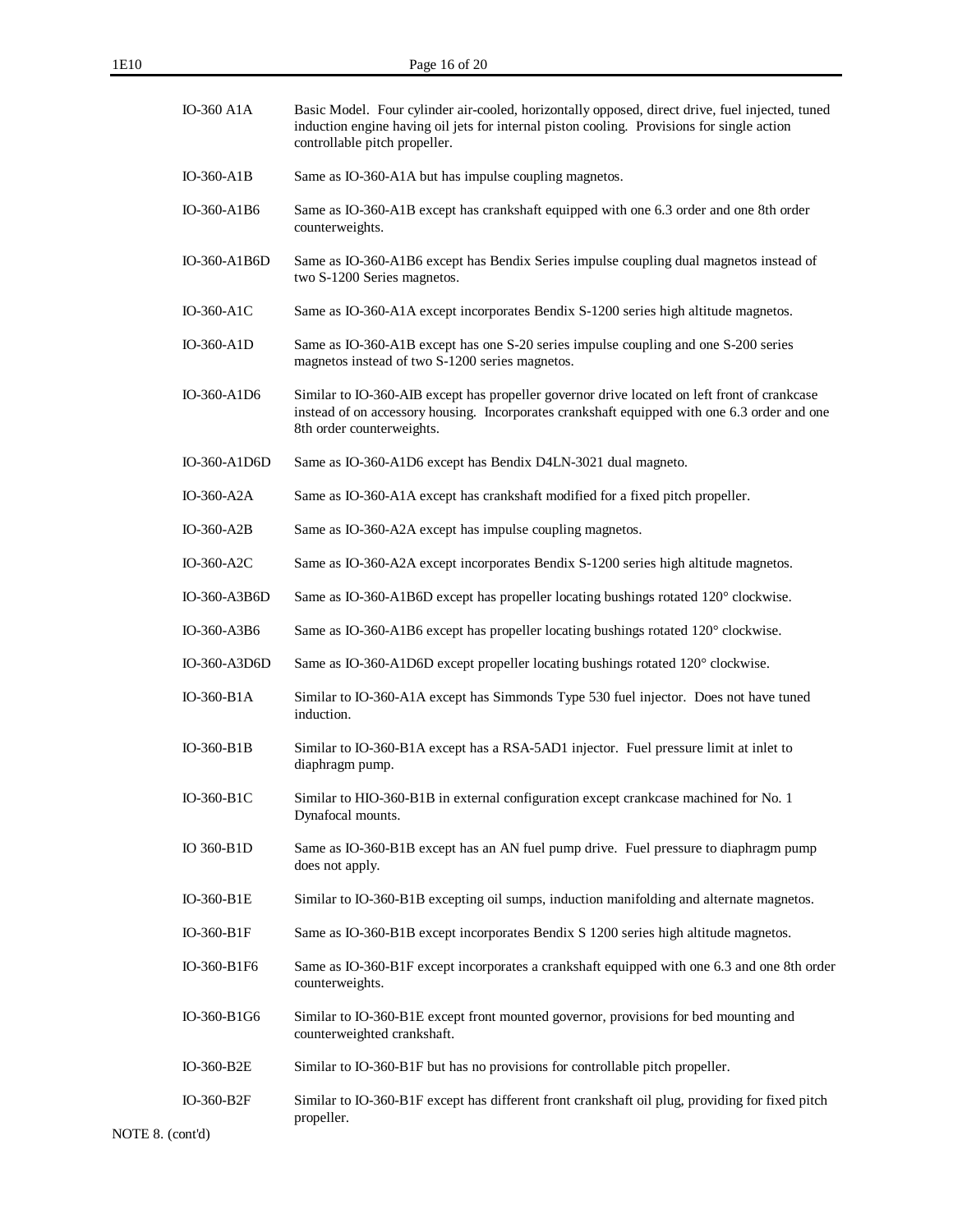| IO-360-B2F6              | Same as IO-360-B2F except incorporates crankshaft equipped with one 6.3 and one 8th order<br>counterweights.                                                                                                                                                                                           |
|--------------------------|--------------------------------------------------------------------------------------------------------------------------------------------------------------------------------------------------------------------------------------------------------------------------------------------------------|
| IO-360-B4A               | Similar to IO-360-B1B but has different magnetos and stiffer crankshaft with solid main<br>bearing journals.                                                                                                                                                                                           |
| IO-360-C1A               | Similar to IO-360-A1A except has a rear mounted injector.                                                                                                                                                                                                                                              |
| $IO-360-ClB$             | Similar to IO-360-C1A except incorporates Bendix 1200 series magnetos.                                                                                                                                                                                                                                 |
| IO-360-C1C               | Same as IO-360-C1B except has 14 degree fuel injector inlet adapter and an impulse coupling<br>Bendix S4LN-1227 magneto.                                                                                                                                                                               |
| IO-360-C1C6              | Same as IO-360-C1C except has a crankshaft equipped with one 6.3 order and one 8th order<br>counterweights.                                                                                                                                                                                            |
| IO-360-C1D6              | Same as IO-360-C1B except has an impulse coupled magneto and a crankshaft equipped with<br>one 6.3 order and one 8th order counterweights.                                                                                                                                                             |
| IO-360-C1E6              | Similar to IO-360-C1C except equipped with different magnetos, has propeller governor drive<br>located on left front of crankcase and incorporates a crankshaft equipped with one 6.3 order and<br>one 8th order counterweight.                                                                        |
| IO-360-C1E6D             | Same as 360-C1E6 except has Bendix D4LN-2021 impulse coupling dual magneto.                                                                                                                                                                                                                            |
| IO-360-C1F               | Same as IO-360-C1C except is equipped with an AN fuel pump and fuel pump drive.                                                                                                                                                                                                                        |
| IO-360-C1G6              | Same as IO-360-C1D except has 2 Retard magnetos instead of impulse magnetos, an<br>unmachined front governor pad and provision for front bed mounting.                                                                                                                                                 |
| $IO-360-D1A$             | Similar to IO-360-C1B except has Dynafocal mounts.                                                                                                                                                                                                                                                     |
| IO-360-E1A<br>IO-360-F1A | Same as IO-360-B1E except has a retard magneto instead of an impulse coupling type and has<br>Type 2, eighteen degree Dynafocal mounting brackets instead of Type 1, thirty degree brackets.<br>Similar to IO-360-B1F but has modifications making it suitable for turbosupercharging. (See<br>NOTE 9) |
| $IO-360-J1AD$            | Similar to IO-360-A1B except equipped with Bendix D4LN-2021 magneto and has provisions<br>for a rear type engine mounting.                                                                                                                                                                             |
| IO-360-J1A6D             | Same as IO-360-J1AD except crankshaft incorporates one 6.3 order and one 8th order<br>counterweights.                                                                                                                                                                                                  |
| IO-360-K2A               | Same as IO-360 A2A except equipped with Bendix S4LN-21-20 magnetos and has<br>provisions for straight conical mounts.                                                                                                                                                                                  |
| IO-360-L2A               | Similar to IO-360-B2F except lower power rating                                                                                                                                                                                                                                                        |
| IO-360-M1A               | Similar to IO-360-B1E except front inlet fuel injector, prop governor on front of<br>crankcase and retard magneto                                                                                                                                                                                      |
| IO-360-M1B               | Similar to IO-360-M1A except has a rear mounted propeller governor and impulse<br>magneto.                                                                                                                                                                                                             |
| IO-360-N1A               | Similar to IO-360-M1A except hexagonal propeller flange, reduced weight cylinder<br>assemblies, and without provisions for mechanical tachometer-drive, vacuum pump<br>or hydraulic pump drives.                                                                                                       |
| $IO-360-PIA$             | Similar to IO-360-M1A except hexagonal propeller flange, provisions for straight<br>conical mounts, and impulse coupling magnetos.                                                                                                                                                                     |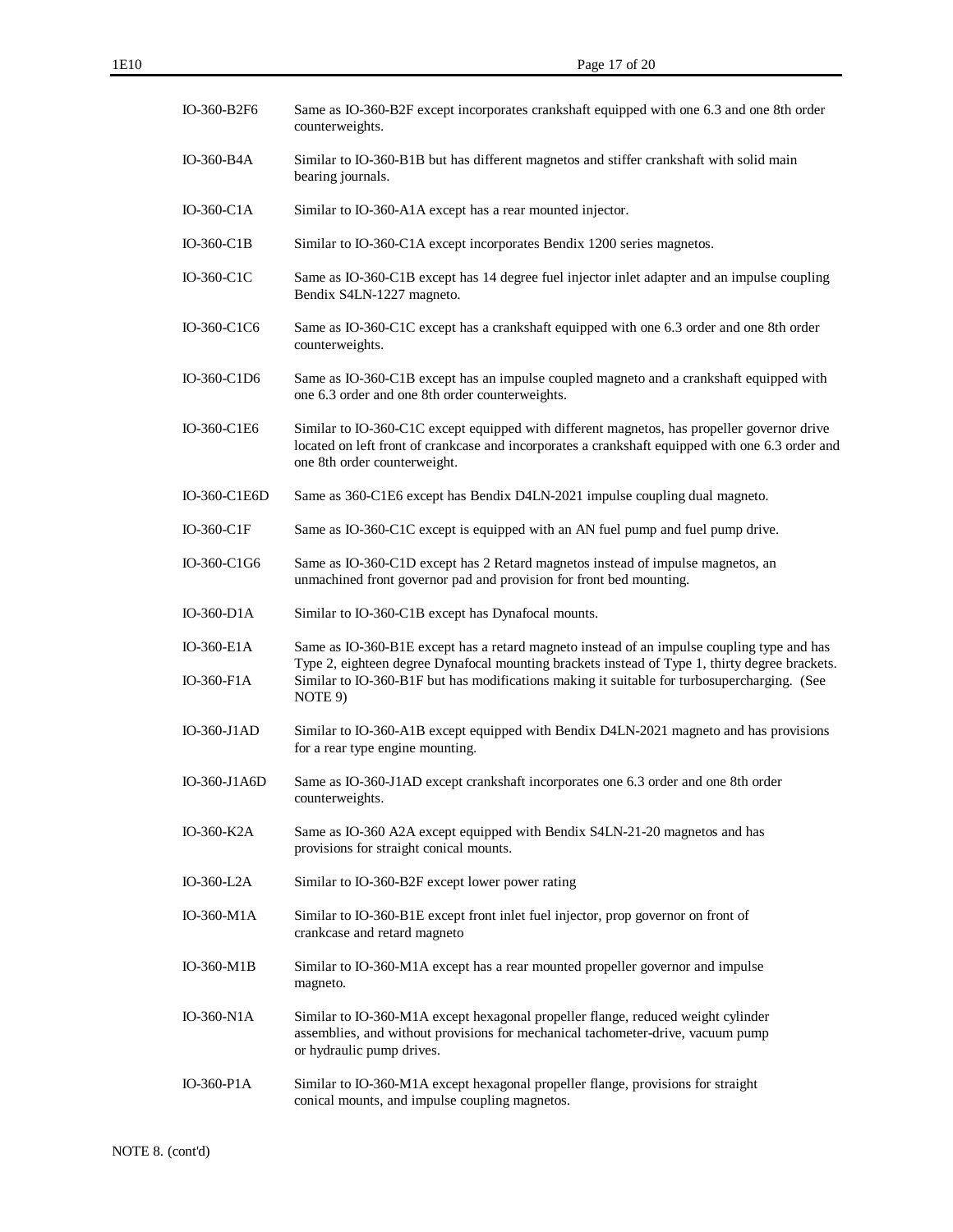| HIO-360-A1A         | Similar to IO-360-A1A except has Bendix RSA-5AB1 fuel injector, Bendix S4LN-<br>200 magnetos. No provisions for propeller governor drive.                                                                                                                                                                    |
|---------------------|--------------------------------------------------------------------------------------------------------------------------------------------------------------------------------------------------------------------------------------------------------------------------------------------------------------|
| HIO-360-A1B         | Similar to HIO-360-A1A except conical mounts, no AMC unit on the fuel injector<br>and 90° fuel injector mount                                                                                                                                                                                                |
| HIO-360-B1A         | Similar to HIO-360-A1A except for compression ratio, fuel grade and does not have<br>tuned induction.                                                                                                                                                                                                        |
| HIO-360-B1B         | Similar to HIO-360-B1A except has an AN fuel pump drive.                                                                                                                                                                                                                                                     |
| $HIO-360-C1A$       | Similar to IO-360-A1A except has a rear mounted fuel injector.                                                                                                                                                                                                                                               |
| HIO-360-C1B         | Same as HIO-360-C1A except incorporates Bendix S-1200 series magnetos.                                                                                                                                                                                                                                       |
| $HIO-360-D1A$       | Similar to HIO-360-C1A except incorporates narrow crankpin crankshaft and<br>different fuel injector.                                                                                                                                                                                                        |
| <b>HIO-360-E1AD</b> | Similar to HIO-360-C1A except lower compression ratio piston, equipped with dual<br>magneto and incorporates features suitable for turbocharging.                                                                                                                                                            |
| <b>HIO-360-E1BD</b> | Similar to HIO-360-E1AD except incorporates Bendix D4LN-2200 (retard breaker)<br>dual magneto.                                                                                                                                                                                                               |
| $HIO-360-F1AD$      | Similar to HIO-360-E1AD except equipped with a large crankshaft, high crush thin<br>wall bearings and a large base circle camshaft.                                                                                                                                                                          |
| HIO-360-G1A         | Similar to HO-360-C1A except equipped wirh PAC RSA-5AD1 fuel injection<br>system                                                                                                                                                                                                                             |
| AIO-360-A1A         | Similar to IO-360-A1A except permits operation in an inverted position.<br>Differences include a front mounted propeller governor, two dry oil sumps, dual<br>external oil scavenge pumps, an oil tank, three options of position for fuel injector<br>mounting and provides for a constant speed propeller. |
| AIO-360-A1B         | Similar to AIO-360-A1A except uses on impulse coupling magneto.                                                                                                                                                                                                                                              |
| AIO-360-A2A         | Similar to AIO-360-A1A but uses a fixed pitch propeller.                                                                                                                                                                                                                                                     |
| AIO-360-A2B         | Similar to AIO-360-A1A but uses one impulse coupling magneto and has a fixed<br>pitch propeller.                                                                                                                                                                                                             |
| AIO-360-B1B         | Similar to AIO-360-A1B except has front mounted fuel injector.                                                                                                                                                                                                                                               |
| LIO-360-C1E6        | Same as IO-360-C1E6 except has counter-clockwise (reverse) rotation.                                                                                                                                                                                                                                         |
| LIO-360-B1G6        | Same as IO-360-B1G6 except has counter-clockwise (reverse) rotation.                                                                                                                                                                                                                                         |
| LIO-360-M1A         | Same as IO-360-M1A except has counter-clockwise (reverse) rotation.                                                                                                                                                                                                                                          |
| LHIO-360-C1A        | Same as HIO-360-C1A except has counter-clockwise (reverse) rotation.                                                                                                                                                                                                                                         |
| LHIO-360-C1B        | Same as HIO-360-C1B except has counter-clockwise (reverse) rotation.                                                                                                                                                                                                                                         |
| LHIO-360-F1AD       | Same as HIO-360-F1AD except has counter-clockwise (reverse) rotation.                                                                                                                                                                                                                                        |
| AEIO-360-A1A        | Same as IO-360-A1A except equipped with an inverted oil system kit for aerobatic<br>flight.                                                                                                                                                                                                                  |
| AEIO-360-A1B        | Same as IO-360-A1B except equipped with an inverted oil system kit for aerobatic<br>flight.                                                                                                                                                                                                                  |
| AEIO-360-A1B6       | Same as IO-360-A1B6 except equipped with an inverted oil system kit for aerobatic flight.                                                                                                                                                                                                                    |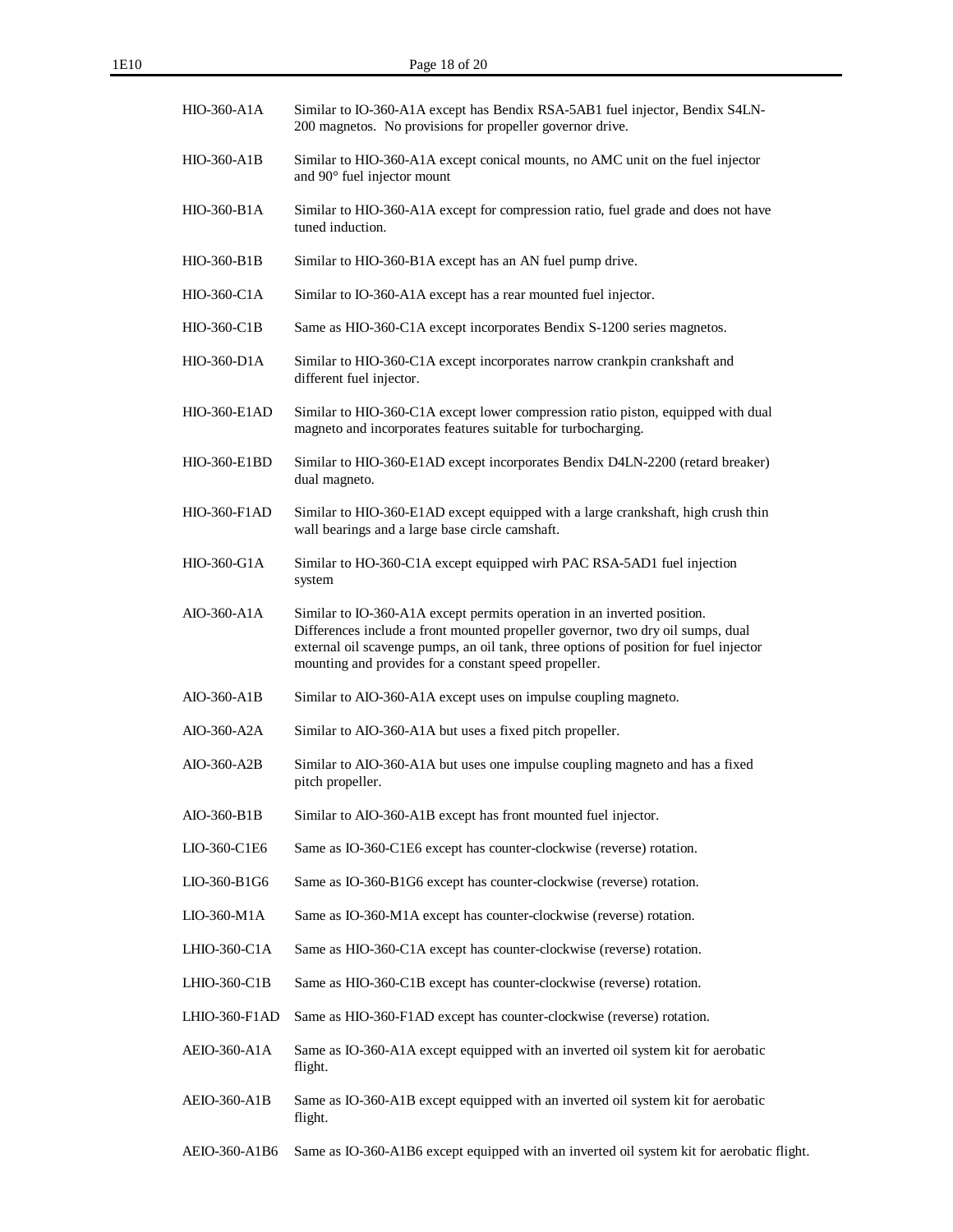| NOTE 8. (cont'd) | AEIO-360-A1C        | Same as IO-360-A1C except equipped with an inverted oil system kit for aerobatic flight.                                                                                                                                                                                                                                  |
|------------------|---------------------|---------------------------------------------------------------------------------------------------------------------------------------------------------------------------------------------------------------------------------------------------------------------------------------------------------------------------|
|                  | <b>AEIO-360-A1D</b> | Same as IO-360-A1D except equipped with an inverted oil system kit for aerobatic flight.                                                                                                                                                                                                                                  |
|                  | <b>AEIO-360-A1E</b> | Same as AEIO-360-A1A except propeller governor drive on left front of crankcase and<br>equipped with Bendix S4LN-21/-20 magnetos.                                                                                                                                                                                         |
|                  | AEIO-360-A1E6       | Same as AEIO-360-A1E except has crankshaft equipped with one 6.3 order and one 8th order<br>counterweights                                                                                                                                                                                                                |
|                  | AEIO-360-A2A        | Same as IO-360-A2A except equipped with an inverted oil system kit for aerobatic flight.                                                                                                                                                                                                                                  |
|                  | AEIO-360-A2B        | Same as IO-360-A2B except equipped with an inverted oil system kit for aerobatic flight.                                                                                                                                                                                                                                  |
|                  | AEIO-360-A2C        | Same as IO-360-A2C except equipped with an inverted oil system kit for aerobatic flight.                                                                                                                                                                                                                                  |
|                  | AEIO-360-B1B        | Same as IO-360-B1B except equipped with an inverted oil system kit for aerobatic flight.                                                                                                                                                                                                                                  |
|                  | AEIO-360-B1D        | Same as IO-360-B1D except equipped with an inverted oil system kit for aerobatic flight.                                                                                                                                                                                                                                  |
|                  | AEIO-360-B1F        | Same as IO-360-B1F except equipped with an inverted oil system kit for aerobatic flight.                                                                                                                                                                                                                                  |
|                  | AEIO-360-B1F6       | Same as IO-360-B1F6 except equipped with an inverted oil system kit for aerobatic flight.                                                                                                                                                                                                                                 |
|                  | AEIO-360-B1G6       | Same as AEIO-360-B1F6 except equipped with Slick 4051 and 4050 magnetos.                                                                                                                                                                                                                                                  |
|                  | AEIO-360-B2F        | Same as IO-360-B2F except equipped with an inverted oil system kit for aerobatic flight.                                                                                                                                                                                                                                  |
|                  | AEIO-360-B2F6       | Same as IO-360-B2F6 except equipped with an inverted oil system kit for aerobatic flight.                                                                                                                                                                                                                                 |
|                  | AEIO-360-B4A        | Same as IO-360-B4A except equipped with an inverted oil system kit for aerobatic flight.                                                                                                                                                                                                                                  |
|                  | AEIO-360-B1H        | Same as AEIO-360-H1B except has Dynafocal mounting.                                                                                                                                                                                                                                                                       |
|                  | AEIO-360-H1A        | Similar to AEIO-360-B1G6 except not equipped with counterweights and has provision for<br>commercial (straight) engine mount.                                                                                                                                                                                             |
|                  | AEIO-360-H1B        | Same as AEIO-360-H1A except propeller governor drive on left front of crankcase.                                                                                                                                                                                                                                          |
| NOTE 9.          |                     | Engine models IO-360-C1F and F1A are eligible for turbocharging and under these conditions the following<br>additional limits apply: Intake air manifold pressure max. 29 in. Hg. absolute, exhaust back pressure max. 32 in.<br>Hg. absolute at inlet to turbosupercharger. Air inlet temperature to injector 240°F max. |

- NOTE 10. Cylinder base temperature limits are not applicable to engine models which incorporate internal piston cooling oil jets.
- NOTE 11. Starters, generators, and alternators approved for use on these engines are listed in the latest revision of Lycoming Service Instructions No. 1154.
- NOTE 12. Engine models of this series incorporate no crankshaft dampers unless the third section of the model designation exhibits a numerical digit in its fourth position, i.e. IO-360-A1B6. The digit "6" in the fourth position, indicates the incorporation of one 6.3 order and one 8th order counterweights.
- NOTE 13. Engine models HIO-360-E1AD and LHIO-360-E1BD are eligible for turbosupercharging. When equipped with the Enstrom Helicopter Corporation turbocharger Kit Number SK-28-121000 or equivalent, these engines are capable of delivering 205 h.p. at 2000 r.p.m. at a manifold pressure of 36.5 in. Hg. absolute. Performance data are presented on Lycoming Curve No. 13309 and 13309-A. The exhaust pressure is limited to 41.5 in Hg. absolute when equipped with a turbocharger.
- NOTE 14. Maximum flight attitudes for the IO-360 Series are 30° nose up or down. For the AEIO-360-B and H series, the maximum flight attitudes are 30° nose up and 25° down. Maximum flight attitudes for AEIO-360-A series are 30°